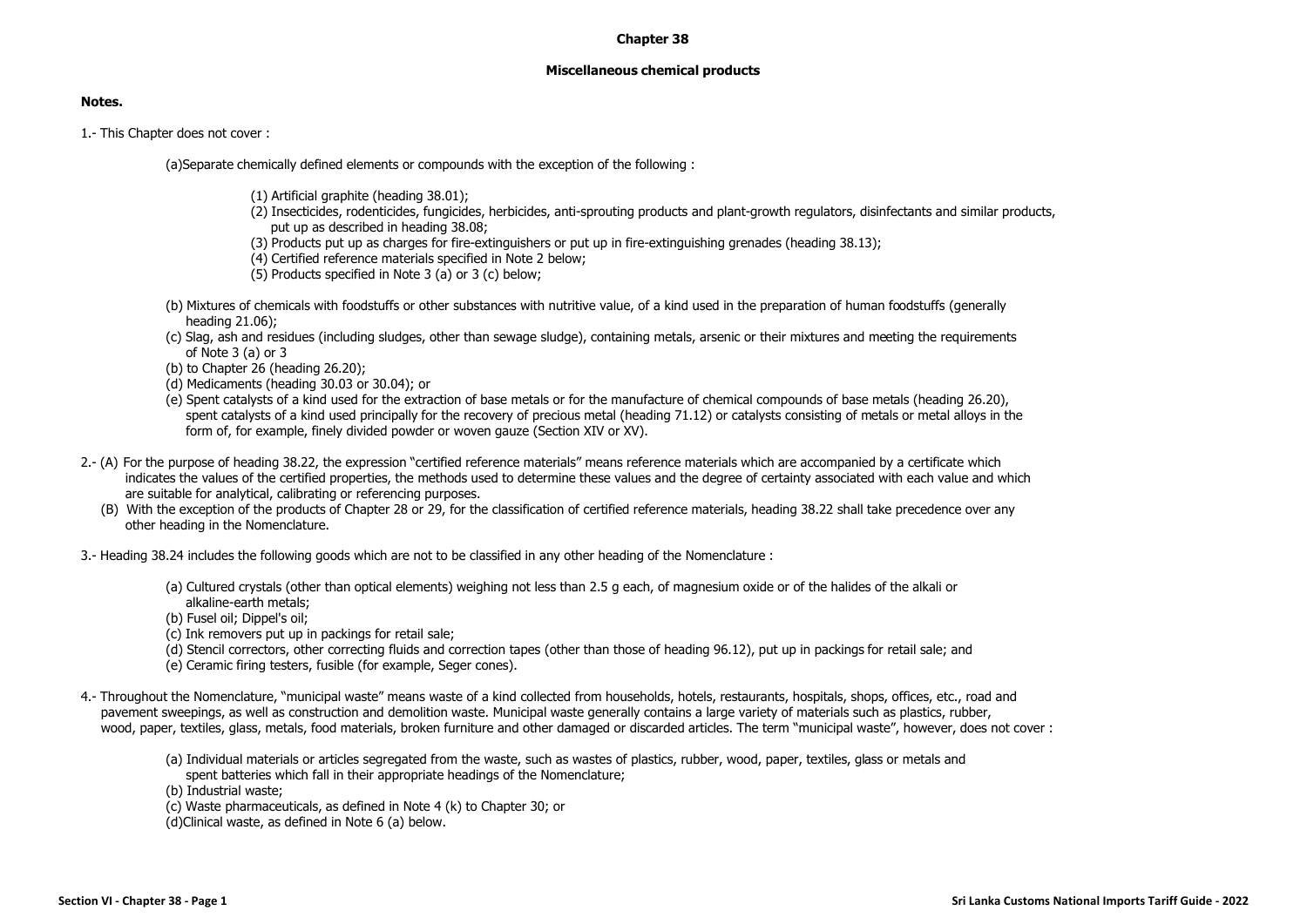- 5.- For the purposes of heading 38.25, "sewage sludge" means sludge arising from urban effluent treatment plant and includes pre-treatment waste, scourings and unstabilised sludge. Stabilised sludge when suitable for use as fertiliser is excluded (Chapter 31).
- 6.- For the purposes of heading 38.25, the expression "other wastes" applies to :
	- (a) Clinical waste, that is, contaminated waste arising from medical research, diagnosis, treatment or other medical, surgical, dental or veterinary procedures, which often contain pathogens and pharmaceutical substances and require special disposal procedures (for example, soiled dressings, used gloves and used syringes);
	- (b) Waste organic solvents;
	- (c) Wastes of metal pickling liquors, hydraulic fluids, brake fluids and anti-freezing fluids; and
	- (d) Other wastes from chemical or allied industries.

The expression "other wastes" does not, however, cover wastes which contain mainly petroleum oils or oils obtained from bituminous minerals (heading 27.10).

7.- For the purposes of heading 38.26, the term "biodiesel" means mono-alkyl esters of fatty acids of a kind used as a fuel, derived from animal or vegetable fats and oils whether or not used.

## **Subheading Notes.**

- 1.- Subheadings 3808.52 and 3808.59 cover only goods of heading 38.08, containing one or more of the following substances : alachlor (ISO) ; aldicarb (ISO); aldrin (ISO); azinphosmethyl (ISO) ; binapacryl (ISO); camphechlor (ISO) (toxaphene); captafol (ISO); chlordane (ISO); chlordimeform (ISO); chlorobenzilate (ISO); DDT (ISO) (clofenotane (INN), 1,1,1-trichloro-2,2 bis(p-chlorophenyl)ethane); dieldrin (ISO, INN); 4,6-dinitro-o-cresol (DNOC (ISO)) or its salts; dinoseb (ISO), its salts or its esters; endosulfan (ISO); ethylene dibromide (ISO) (1,2 dibromoethane); ethylene dichloride (ISO) (1,2-dichloroethane); fluoroacetamide (ISO); heptachlor (ISO); hexachlorobenzene (ISO); 1,2,3,4,5,6-hexachlorocyclohexane (HCH (ISO)), including lindane (ISO, INN); mercury compounds; methamidophos (ISO); monocrotophos (ISO); oxirane (ethylene oxide); parathion (ISO); parathion-methyl (ISO) (methyl-parathion); penta- and octabromodiphenyl ethers; pentachlorophenol (ISO), its salts or its esters; perfluorooctane sulphonic acid and its salts;perfluorooctane sulphonamides;perfluorooctane sulphonyl fluoride; phosphamidon (ISO); 2,4,5-T (ISO) (2,4,5-trichlorophenoxyacetic acid), its salts or its esters; tributyltin compounds. Subheading 3808.59 also covers dustable powder formulations containing a mixture of benomyl (ISO), carbofuran (ISO) and thiram (ISO).
- 2.- Subheadins 3808.61 to 3808.69 cover only goods of heading 38.08 ,containing alpha-cypermethrin (ISO),bendiocarb (ISO),bifenthrin (ISO),chlorfenapyr (ISO), cyfluthrin (ISO), deltamethrin (INN, ISO), etofenprox (INN), fenitrothion (ISO),lambda - cyhalothrin (ISO), malathion (ISO), pirimiphos-methyl(ISO) or propoxur (ISO).
- 3.- Subheadins 3824.81 to 3824.88 cover only mixtures and preparations containing one or more of the following substances: oxirane(ethylene oxide), polybrominated biphenyls(PBBs), polychlorinated biphenyls (PCBs),polychlorinated terphenyls (PCTs), tris (2,3-dibromopropyl) phosphate ,aldrin (ISO), camphechlor(ISO) (toxaphene), chlordane(ISO), chlordecone (ISO), DDT (ISO) (clofenotane (INN),1,1,1-trichloro-2,2-bis (p-chlorophenyl)ethane), dieldrin (ISO,INN) , endosulfan (ISO),endrin (ISO), heptachlor (ISO) , mirex (ISO),1,2,3,4,5,6- hexachlorocyclohexane (HCH (ISO)), including lindane (ISO,INN), pentachlorobenzene (ISO), hexachlorobenzene (ISO), perfluorooctane sulphonic acid, its salts, perfluorooctane sulphonamides , perfluorooctane sulphonyl fluoride or tetra-,penta-, hexa-, hepta-or octabromodiphenyl ethers.
- 4.- For the purposes of subheadings 3825.41 and 3825.49, "waste organic solvents" are wastes containing mainly organic solvents, not fit for further use as presented as primary products, whether or not intended for recovery of the solvents.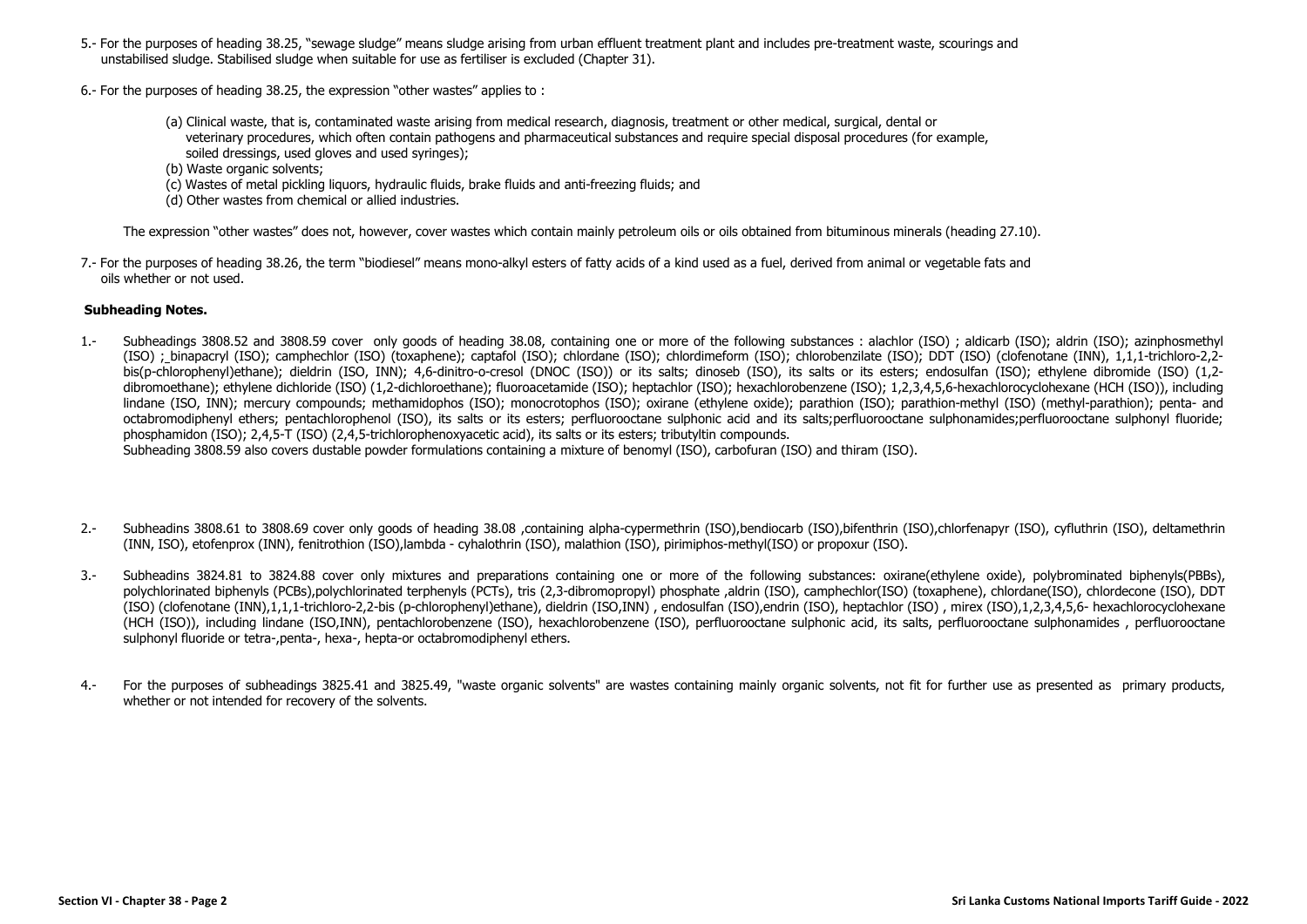| <b>HS Hdg</b> | <b>HS Code</b>           | <b>Description</b>                                                                                                                                                                        | <b>Unit</b> | ICL/        |           |           |           |           |           | <b>Preferential Duty</b> |           |           |           |           | <b>Gen</b>  | <b>VAT</b> | <b>PAL</b> | <b>Cess</b> | <b>Excise</b> | ${\sf s}$<br>$\mathbf C$ |
|---------------|--------------------------|-------------------------------------------------------------------------------------------------------------------------------------------------------------------------------------------|-------------|-------------|-----------|-----------|-----------|-----------|-----------|--------------------------|-----------|-----------|-----------|-----------|-------------|------------|------------|-------------|---------------|--------------------------|
|               |                          |                                                                                                                                                                                           |             | <b>SLSI</b> | <b>AP</b> | <b>AD</b> | <b>BN</b> | <b>GT</b> | <b>IN</b> | <b>PK</b>                | <b>SA</b> | <b>SF</b> | <b>SD</b> | <b>SG</b> | <b>Duty</b> |            |            |             | (S.P.D)       | $\mathbf L$              |
|               |                          |                                                                                                                                                                                           |             |             |           |           |           |           |           |                          |           |           |           |           |             |            |            |             |               |                          |
| 38.01         |                          | Artificial graphite; colloidal or semi-<br>colloidal graphite; preparations based<br>on graphite or other carbon in the form<br>of pastes, blocks, plates or other semi-<br>manufactures. |             |             |           |           |           |           |           |                          |           |           |           |           |             |            |            |             |               |                          |
|               |                          |                                                                                                                                                                                           |             |             |           |           |           |           |           |                          |           |           |           |           |             |            |            |             |               |                          |
|               | 3801.10.00               | Artificial graphite                                                                                                                                                                       | kg          |             |           |           |           |           | Free      | Free                     |           | Free      | Free      | Free      | Free        | 8%         | 10.0%      |             |               |                          |
|               | 3801.20.00<br>3801.30.00 | Colloidal or semi-collodial graphite                                                                                                                                                      | kg          |             |           |           |           |           | Free      | Free                     |           | Free      | Free      | Free      | Free        | 8%         | Ex         |             |               |                          |
|               |                          | Carbonaceous pastes for electrodes and<br>similar pastes for furnace linings                                                                                                              | kg          |             | Free      |           |           |           | Free      | Free                     |           | Free      | Free      | Free      | Free        | 8%         | 10.0%      |             |               |                          |
|               | 3801.90                  | Other:                                                                                                                                                                                    |             |             |           |           |           |           |           |                          |           |           |           |           |             |            |            |             |               |                          |
|               | 3801.90.10               | Waste anode butts made of petroleum coke<br>or bitumen                                                                                                                                    | kg          |             |           |           |           |           | Free      | Free                     |           | Free      | Free      | Free      | Free        | 8%         | 10.0%      |             |               |                          |
|               | 3801.90.90               | Other                                                                                                                                                                                     | kg          |             |           |           |           |           | Free      | Free                     |           | Free      | Free      | Free      | Free        | 8%         | 10.0%      |             |               |                          |
|               |                          |                                                                                                                                                                                           |             |             |           |           |           |           |           |                          |           |           |           |           |             |            |            |             |               |                          |
| 38.02         |                          | Activated carbon; activated natural<br>mineral products; animal black,<br>including spent animal black.                                                                                   |             |             |           |           |           |           |           |                          |           |           |           |           |             |            |            |             |               |                          |
|               | 3802.10                  | Activated carbon:                                                                                                                                                                         |             |             |           |           |           |           |           |                          |           |           |           |           |             |            |            |             |               |                          |
|               | 3802.10.10               | Spent                                                                                                                                                                                     | ka          |             |           |           |           |           | Free      | Free                     |           | Free      | Free      | Free      | Free        | 8%         | 10.0%      |             |               |                          |
|               |                          | Other of coconut shell:                                                                                                                                                                   |             |             |           |           |           |           |           |                          |           |           |           |           |             |            |            |             |               |                          |
|               | 3802.10.21               | Granular                                                                                                                                                                                  | ka          |             |           |           |           |           | Free      | Free                     |           | Free      | Free      | Free      | Free        | 8%         | 10.0%      |             |               |                          |
|               | 3802.10.22               | Powdered                                                                                                                                                                                  | kg          |             |           |           |           |           | Free      | Free                     |           | Free      | Free      | Free      | Free        | 8%         | 10.0%      |             |               |                          |
|               | 3802.10.23               | <b>Extruded / pelletised</b>                                                                                                                                                              | ka          |             |           |           |           |           | Free      | Free                     |           | Free      | Free      | Free      | Free        | 8%         | 10.0%      |             |               |                          |
|               | 3802.10.24               | --- Washed and purified                                                                                                                                                                   | kg          |             |           |           |           |           | Free      | Free                     |           | Free      | Free      | Free      | Free        | 8%         | 10.0%      |             |               |                          |
|               | 3802.10.25               | Chemically impregnated                                                                                                                                                                    | kg          |             |           |           |           |           | Free      | Free                     |           | Free      | Free      | Free      | Free        | 8%         | 10.0%      |             |               |                          |
|               | 3802.10.29               | Other                                                                                                                                                                                     | kg          |             |           |           |           |           | Free      | Free                     |           | Free      | Free      | Free      | Free        | 8%         | 10.0%      |             |               |                          |
|               |                          | Other:                                                                                                                                                                                    |             |             |           |           |           |           |           |                          |           |           |           |           |             |            |            |             |               |                          |
|               | 3802.10.31               | Granular                                                                                                                                                                                  | kg          |             |           |           |           |           | Free      | Free                     |           | Free      | Free      | Free      | Free        | 8%         | Ex         |             |               |                          |
|               | 3802.10.32               | Powdered                                                                                                                                                                                  | kg          |             |           |           |           |           | Free      | Free                     |           | Free      | Free      | Free      | Free        | 8%         | Ex         |             |               |                          |
|               | 3802.10.33               | Extruded / pelletised                                                                                                                                                                     | kg          |             |           |           |           |           | Free      | Free                     |           | Free      | Free      | Free      | Free        | 8%         | 10.0%      |             |               |                          |
|               | 3802.10.34               | Washed and purified                                                                                                                                                                       | kg          |             |           |           |           |           | Free      | Free                     |           | Free      | Free      | Free      | Free        | 8%         | 10.0%      |             |               |                          |
|               | 3802.10.35               | Chemically impregnated                                                                                                                                                                    | kg          |             |           |           |           |           | Free      | Free                     |           | Free      | Free      | Free      | Free        | 8%         | 10.0%      |             |               |                          |
|               | 3802.10.39               | Other                                                                                                                                                                                     | kg          |             |           |           |           |           | Free      | Free                     |           | Free      | Free      | Free      | Free        | 8%         | 10.0%      |             |               |                          |
|               | 3802.90.00               | Other                                                                                                                                                                                     | kg          |             |           |           |           |           | Free      | Free                     |           | Free      | Free      | Free      | Free        | 8%         | 10.0%      |             |               |                          |
| 38.03         | 3803.00.00               | Tall oil, whether or not refined.                                                                                                                                                         | kg          |             |           |           |           |           | Free      | Free                     |           | Free      | Free      | Free      | Free        | 8%         | 10.0%      |             |               |                          |
|               |                          |                                                                                                                                                                                           |             |             |           |           |           |           |           |                          |           |           |           |           |             |            |            |             |               |                          |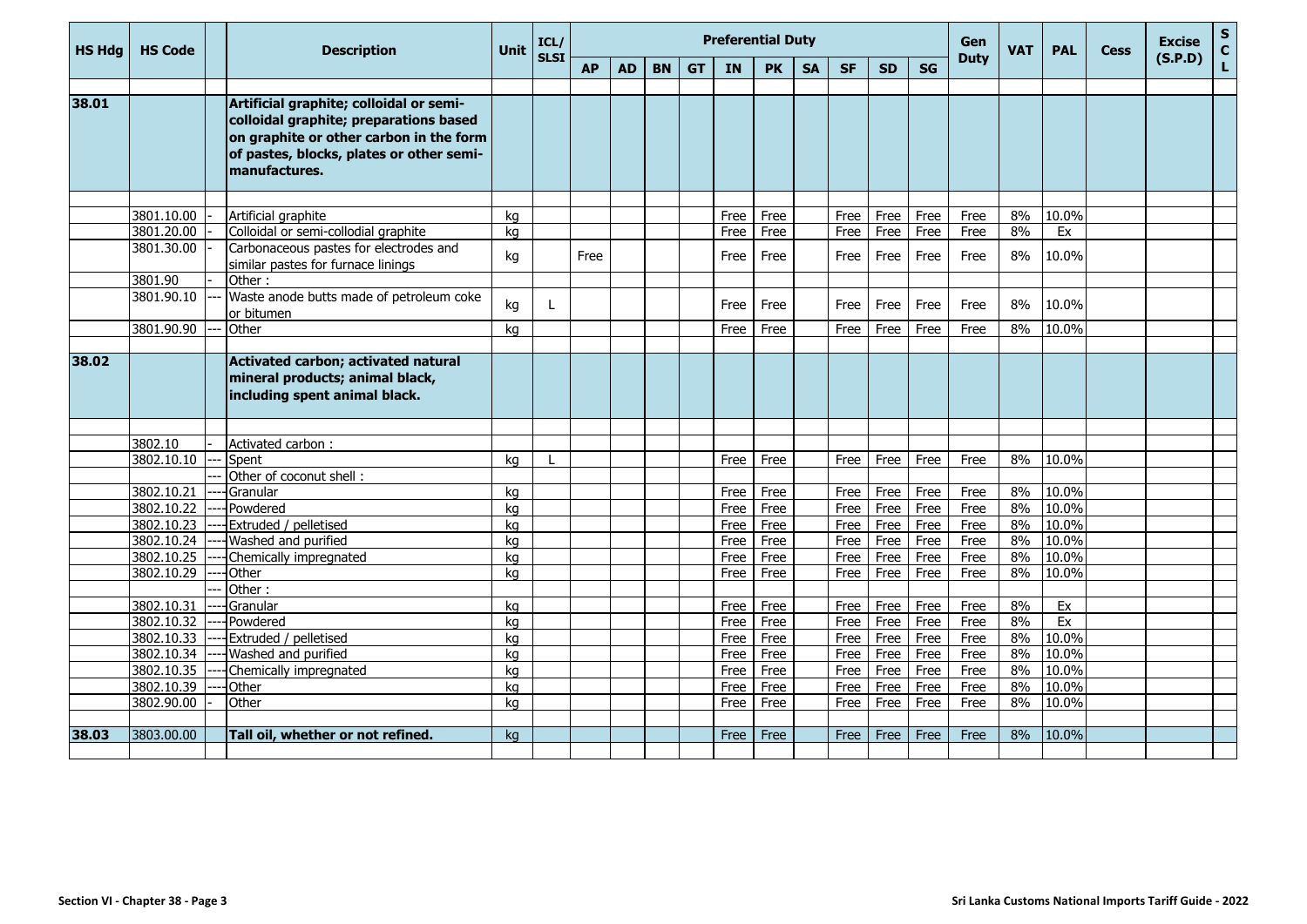| (S.P.D)<br>$\mathbf{L}$<br><b>GT</b><br><b>SG</b><br><b>AP</b><br><b>AD</b><br><b>BN</b><br><b>IN</b><br><b>PK</b><br><b>SF</b><br><b>SD</b><br><b>SA</b><br>3804.00.00<br>Residual lyes from the manufacture of<br>wood pulp, whether or not<br>concentrated, desugared or chemically<br>8%<br>10.0%<br>Free<br>Free<br>Free<br>Free<br>Free<br>Free<br>treated, including lignin sulphonates,<br>kg<br>but excluding tall oil of heading 38.03.<br>38.05<br>Gum, wood or sulphate turpentine and<br>other terpenic oils produced by the<br>distillation or other treatment of<br>coniferous woods; crude dipentene;<br>sulphite turpentine and other crude<br>para-cymene; pine oil containing alpha-<br>terpineol as the main constituent.<br>3805.10.00<br>8%<br>10.0%<br>Gum, wood or sulphate turpentine oils<br>kg<br>Free<br>Free<br>Free<br>Free<br>Free<br>Free<br>3805.90.00<br>8%<br>10.0%<br>Other<br>ka<br>Free<br>Free<br>Free<br>Free<br>Free<br>Free<br>Rosin and resin acids, and derivatives<br>thereof; rosin spirit and rosin oils; run<br>gums.<br>8%<br>10.0%<br>3806.10.00<br>Rosin and resin acids<br>Free<br>Free<br>Free<br>Free<br>Free<br>kg<br>Free<br>Salts of rosin, of resin acids or derivatives of<br>3806.20.00<br>rosin or resin acids, other than salts of rosin<br>Free<br>Free<br>Free<br>Free<br>Free<br>8%<br>Ex<br>kq<br>Free<br>adducts<br>3806.30.00<br>10.0%<br>Ester gums<br>Free<br>Free<br>8%<br>Free<br>Free<br>Free<br>Free<br>kg<br>10.0%<br>3806.90.00<br>Other<br>Free<br>8%<br>kg<br>Free<br>Free<br>Free<br>Free<br>Free<br>Wood tar; wood tar oils; wood<br>creosote; wood naphtha; vegetable<br>pitch; brewers' pitch and similar<br>preparations based on rosin, resin<br>acids or on vegetable pitch. :<br>3807.00.10<br>Composite solvents and thinners for varnish<br>5%<br>5%<br>15%<br>8%<br>Ex<br>15%<br>kg<br>Free<br>Free<br>5%<br>4.5%<br>15%<br>8%<br>10.0%<br>3807.00.90<br>Other<br>Free<br>kg<br>Free | <b>HS Hdg</b> | <b>HS Code</b> | <b>Description</b> | Unit | ICL/<br><b>SLSI</b> |  |  | <b>Preferential Duty</b> |  |  | <b>Gen</b><br><b>Duty</b> | <b>VAT</b> | <b>PAL</b> | <b>Cess</b> | <b>Excise</b> | ${\sf s}$<br>$\mathbf{C}$ |
|-------------------------------------------------------------------------------------------------------------------------------------------------------------------------------------------------------------------------------------------------------------------------------------------------------------------------------------------------------------------------------------------------------------------------------------------------------------------------------------------------------------------------------------------------------------------------------------------------------------------------------------------------------------------------------------------------------------------------------------------------------------------------------------------------------------------------------------------------------------------------------------------------------------------------------------------------------------------------------------------------------------------------------------------------------------------------------------------------------------------------------------------------------------------------------------------------------------------------------------------------------------------------------------------------------------------------------------------------------------------------------------------------------------------------------------------------------------------------------------------------------------------------------------------------------------------------------------------------------------------------------------------------------------------------------------------------------------------------------------------------------------------------------------------------------------------------------------------------------------------------------------------------------------------------------------------------------------------------------|---------------|----------------|--------------------|------|---------------------|--|--|--------------------------|--|--|---------------------------|------------|------------|-------------|---------------|---------------------------|
|                                                                                                                                                                                                                                                                                                                                                                                                                                                                                                                                                                                                                                                                                                                                                                                                                                                                                                                                                                                                                                                                                                                                                                                                                                                                                                                                                                                                                                                                                                                                                                                                                                                                                                                                                                                                                                                                                                                                                                               |               |                |                    |      |                     |  |  |                          |  |  |                           |            |            |             |               |                           |
|                                                                                                                                                                                                                                                                                                                                                                                                                                                                                                                                                                                                                                                                                                                                                                                                                                                                                                                                                                                                                                                                                                                                                                                                                                                                                                                                                                                                                                                                                                                                                                                                                                                                                                                                                                                                                                                                                                                                                                               | 38.04         |                |                    |      |                     |  |  |                          |  |  |                           |            |            |             |               |                           |
|                                                                                                                                                                                                                                                                                                                                                                                                                                                                                                                                                                                                                                                                                                                                                                                                                                                                                                                                                                                                                                                                                                                                                                                                                                                                                                                                                                                                                                                                                                                                                                                                                                                                                                                                                                                                                                                                                                                                                                               |               |                |                    |      |                     |  |  |                          |  |  |                           |            |            |             |               |                           |
|                                                                                                                                                                                                                                                                                                                                                                                                                                                                                                                                                                                                                                                                                                                                                                                                                                                                                                                                                                                                                                                                                                                                                                                                                                                                                                                                                                                                                                                                                                                                                                                                                                                                                                                                                                                                                                                                                                                                                                               |               |                |                    |      |                     |  |  |                          |  |  |                           |            |            |             |               |                           |
|                                                                                                                                                                                                                                                                                                                                                                                                                                                                                                                                                                                                                                                                                                                                                                                                                                                                                                                                                                                                                                                                                                                                                                                                                                                                                                                                                                                                                                                                                                                                                                                                                                                                                                                                                                                                                                                                                                                                                                               |               |                |                    |      |                     |  |  |                          |  |  |                           |            |            |             |               |                           |
|                                                                                                                                                                                                                                                                                                                                                                                                                                                                                                                                                                                                                                                                                                                                                                                                                                                                                                                                                                                                                                                                                                                                                                                                                                                                                                                                                                                                                                                                                                                                                                                                                                                                                                                                                                                                                                                                                                                                                                               |               |                |                    |      |                     |  |  |                          |  |  |                           |            |            |             |               |                           |
|                                                                                                                                                                                                                                                                                                                                                                                                                                                                                                                                                                                                                                                                                                                                                                                                                                                                                                                                                                                                                                                                                                                                                                                                                                                                                                                                                                                                                                                                                                                                                                                                                                                                                                                                                                                                                                                                                                                                                                               | 38.06         |                |                    |      |                     |  |  |                          |  |  |                           |            |            |             |               |                           |
|                                                                                                                                                                                                                                                                                                                                                                                                                                                                                                                                                                                                                                                                                                                                                                                                                                                                                                                                                                                                                                                                                                                                                                                                                                                                                                                                                                                                                                                                                                                                                                                                                                                                                                                                                                                                                                                                                                                                                                               |               |                |                    |      |                     |  |  |                          |  |  |                           |            |            |             |               |                           |
|                                                                                                                                                                                                                                                                                                                                                                                                                                                                                                                                                                                                                                                                                                                                                                                                                                                                                                                                                                                                                                                                                                                                                                                                                                                                                                                                                                                                                                                                                                                                                                                                                                                                                                                                                                                                                                                                                                                                                                               |               |                |                    |      |                     |  |  |                          |  |  |                           |            |            |             |               |                           |
|                                                                                                                                                                                                                                                                                                                                                                                                                                                                                                                                                                                                                                                                                                                                                                                                                                                                                                                                                                                                                                                                                                                                                                                                                                                                                                                                                                                                                                                                                                                                                                                                                                                                                                                                                                                                                                                                                                                                                                               |               |                |                    |      |                     |  |  |                          |  |  |                           |            |            |             |               |                           |
|                                                                                                                                                                                                                                                                                                                                                                                                                                                                                                                                                                                                                                                                                                                                                                                                                                                                                                                                                                                                                                                                                                                                                                                                                                                                                                                                                                                                                                                                                                                                                                                                                                                                                                                                                                                                                                                                                                                                                                               |               |                |                    |      |                     |  |  |                          |  |  |                           |            |            |             |               |                           |
|                                                                                                                                                                                                                                                                                                                                                                                                                                                                                                                                                                                                                                                                                                                                                                                                                                                                                                                                                                                                                                                                                                                                                                                                                                                                                                                                                                                                                                                                                                                                                                                                                                                                                                                                                                                                                                                                                                                                                                               |               |                |                    |      |                     |  |  |                          |  |  |                           |            |            |             |               |                           |
|                                                                                                                                                                                                                                                                                                                                                                                                                                                                                                                                                                                                                                                                                                                                                                                                                                                                                                                                                                                                                                                                                                                                                                                                                                                                                                                                                                                                                                                                                                                                                                                                                                                                                                                                                                                                                                                                                                                                                                               | 38.07         |                |                    |      |                     |  |  |                          |  |  |                           |            |            |             |               |                           |
|                                                                                                                                                                                                                                                                                                                                                                                                                                                                                                                                                                                                                                                                                                                                                                                                                                                                                                                                                                                                                                                                                                                                                                                                                                                                                                                                                                                                                                                                                                                                                                                                                                                                                                                                                                                                                                                                                                                                                                               |               |                |                    |      |                     |  |  |                          |  |  |                           |            |            |             |               |                           |
|                                                                                                                                                                                                                                                                                                                                                                                                                                                                                                                                                                                                                                                                                                                                                                                                                                                                                                                                                                                                                                                                                                                                                                                                                                                                                                                                                                                                                                                                                                                                                                                                                                                                                                                                                                                                                                                                                                                                                                               |               |                |                    |      |                     |  |  |                          |  |  |                           |            |            |             |               |                           |
|                                                                                                                                                                                                                                                                                                                                                                                                                                                                                                                                                                                                                                                                                                                                                                                                                                                                                                                                                                                                                                                                                                                                                                                                                                                                                                                                                                                                                                                                                                                                                                                                                                                                                                                                                                                                                                                                                                                                                                               |               |                |                    |      |                     |  |  |                          |  |  |                           |            |            |             |               |                           |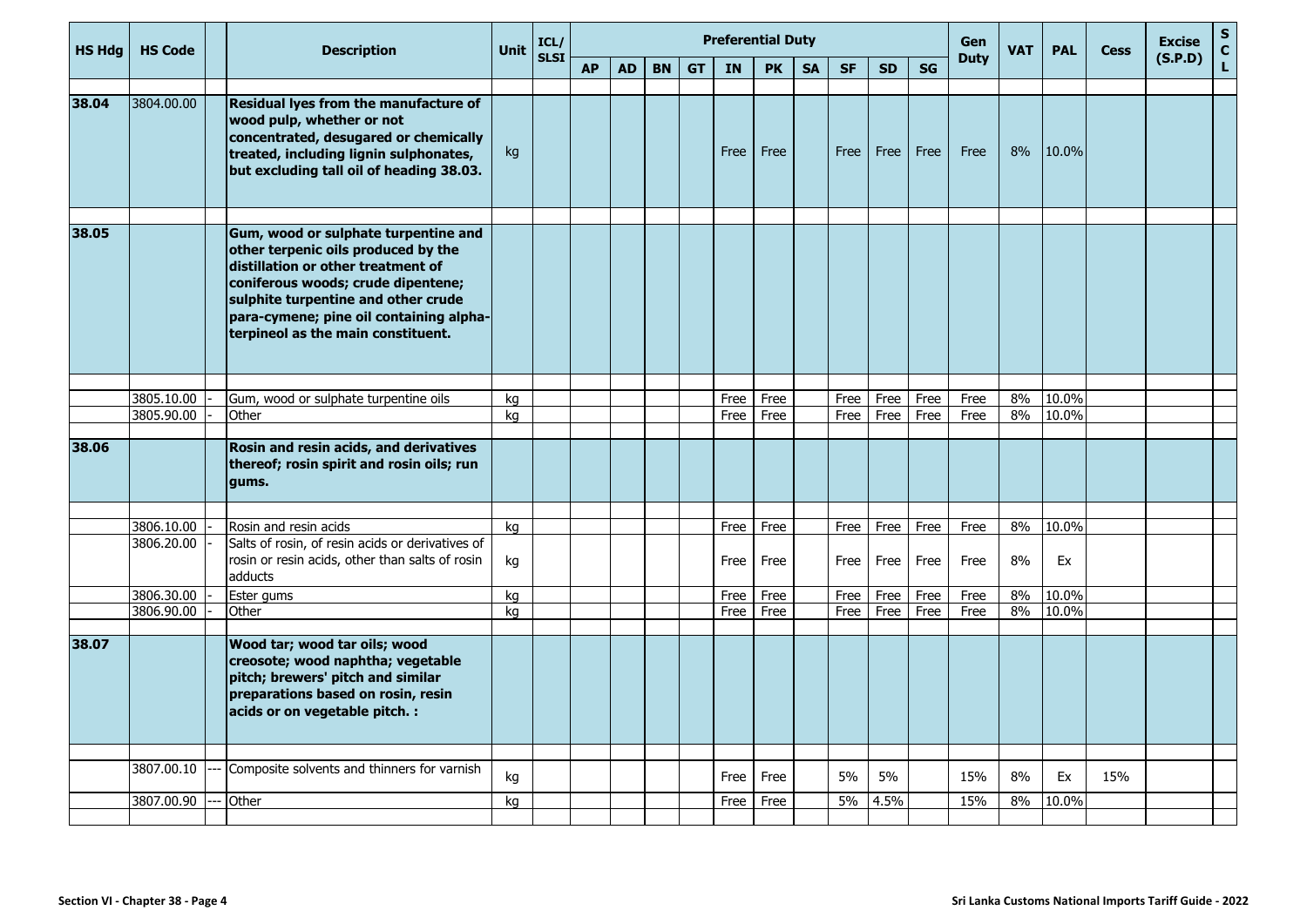| <b>HS Hdg</b> | <b>HS Code</b>           | <b>Description</b>                                                                                                                                                                                                                                                                                                           | <b>Unit</b> | ICL/        |           |           |           |           |              | <b>Preferential Duty</b> |           |              |              |              | Gen          | <b>VAT</b> | <b>PAL</b>     | <b>Cess</b> | <b>Excise</b> | $\mathbf{s}$<br>$\mathbf{C}$ |
|---------------|--------------------------|------------------------------------------------------------------------------------------------------------------------------------------------------------------------------------------------------------------------------------------------------------------------------------------------------------------------------|-------------|-------------|-----------|-----------|-----------|-----------|--------------|--------------------------|-----------|--------------|--------------|--------------|--------------|------------|----------------|-------------|---------------|------------------------------|
|               |                          |                                                                                                                                                                                                                                                                                                                              |             | <b>SLSI</b> | <b>AP</b> | <b>AD</b> | <b>BN</b> | <b>GT</b> | <b>IN</b>    | <b>PK</b>                | <b>SA</b> | <b>SF</b>    | <b>SD</b>    | <b>SG</b>    | <b>Duty</b>  |            |                |             | (S.P.D)       | L                            |
| 38.08         |                          | Insecticides, rodenticides, fungicides,<br>herbicides, anti-sprouting products and<br>plant-growth regulators, disinfectants<br>and similar products, put up in forms or<br>packings for retail sale or as<br>preparations or articles (for example,<br>sulphur-treated bands, wicks and<br>candles, and fly-papers) $(+)$ . |             |             |           |           |           |           |              |                          |           |              |              |              |              |            |                |             |               |                              |
|               |                          | Goods specified in Subheading Note 1 to this                                                                                                                                                                                                                                                                                 |             |             |           |           |           |           |              |                          |           |              |              |              |              |            |                |             |               |                              |
|               |                          | Chapter:                                                                                                                                                                                                                                                                                                                     |             |             |           |           |           |           |              |                          |           |              |              |              |              |            |                |             |               |                              |
|               | 3808.52.00               | DDT (ISO) (clofenotane (INN)), in packings<br>of a net weight content not exceeding 300g                                                                                                                                                                                                                                     | kg          |             |           |           |           |           | Free         | Free                     |           | Free         | Free         | Free         | Free         | 8%         | 10.0%          |             |               |                              |
|               | 3808.59                  | Other:                                                                                                                                                                                                                                                                                                                       |             |             |           |           |           |           |              |                          |           |              |              |              |              |            |                |             |               |                              |
|               | 3808.59.10               | Mosquito coils                                                                                                                                                                                                                                                                                                               | kg          | L/S         |           |           |           |           |              |                          |           |              |              |              | 15%          | 8%         | 10.0%          | 40%         |               |                              |
|               | 3808.59.20               | Other insecticides                                                                                                                                                                                                                                                                                                           | kg          |             |           |           |           |           |              |                          |           |              |              | Free         | Free         | 8%         | 10.0%          |             |               |                              |
|               |                          | Other:                                                                                                                                                                                                                                                                                                                       |             |             |           |           |           |           |              |                          |           |              |              |              |              |            |                |             |               |                              |
|               | 3808.59.91<br>3808.59.92 | <b>Mosquito Mats</b><br>Aerosol and refills for vaporizers                                                                                                                                                                                                                                                                   | kg          | L/S<br>L/S  |           |           |           |           | Free         | Free                     |           | Free         | Free         | Free         | Free         | 8%<br>8%   | 10.0%<br>10.0% | 10%         |               |                              |
|               | 3808.59.99               | Other                                                                                                                                                                                                                                                                                                                        | kg<br>ka    | L/S         |           |           |           |           | Free<br>Free | Free<br>Free             |           | Free<br>Free | Free<br>Free | Free<br>Free | Free<br>Free | 8%         | 10.0%          |             |               |                              |
|               |                          | Goods specified in Subheading Note 2 to this<br>Chapter:                                                                                                                                                                                                                                                                     |             |             |           |           |           |           |              |                          |           |              |              |              |              |            |                |             |               |                              |
|               |                          | In packings of a net weight content not<br>exceeding 300g:                                                                                                                                                                                                                                                                   |             |             |           |           |           |           |              |                          |           |              |              |              |              |            |                |             |               |                              |
|               | 3808.61.10               | Mosquito coils                                                                                                                                                                                                                                                                                                               | kg          |             |           |           |           |           | Free         | Free                     |           | Free         | Free         | Free         | 15%          | 8%         | 10.0%          | 40%         |               |                              |
|               | 3808.61.20               | <b>Mosquito Mats</b>                                                                                                                                                                                                                                                                                                         | kg          |             |           |           |           |           | Free         | Free                     |           | Free         | Free         | Free         | Free         | 8%         | 10.0%          |             |               |                              |
|               | 3808.61.30               | Aerosol and refills for vaporizers                                                                                                                                                                                                                                                                                           | kg          |             |           |           |           |           | Free         | Free                     |           | Free         | Free         | Free         | Free         | 8%         | 10.0%          | 10%         |               |                              |
|               | 3808.61.90               | Other                                                                                                                                                                                                                                                                                                                        | kg          |             |           |           |           |           | Free         | Free                     |           | Free         | Free         | Free         | Free         | 8%         | 10.0%          |             |               |                              |
|               |                          | In packings of a net weight content<br>exceeding 300g but not exceeding 7.5kg:                                                                                                                                                                                                                                               |             |             |           |           |           |           |              |                          |           |              |              |              |              |            |                |             |               |                              |
|               | 3808.62.10               | Mosquito coils                                                                                                                                                                                                                                                                                                               | kg          |             |           |           |           |           | Free         | Free                     |           | Free         | Free         | Free         | 15%          | 8%         | 10.0%          | 40%         |               |                              |
|               | 3808.62.20               | <b>Mosquito Mats</b>                                                                                                                                                                                                                                                                                                         | kg          |             |           |           |           |           | Free         | Free                     |           | Free         | Free         | Free         | Free         | 8%         | 10.0%          |             |               |                              |
|               | 3808.62.30               | Aerosol and refills for vaporizers                                                                                                                                                                                                                                                                                           | kg          | L           |           |           |           |           | Free         | Free                     |           | Free         | Free         | Free         | Free         | 8%         | 10.0%          | 10%         |               |                              |
|               | 3808.62.90               | Other                                                                                                                                                                                                                                                                                                                        | kg          | L           |           |           |           |           | Free         | Free                     |           | Free         | Free         | Free         | Free         | 8%         | 10.0%          |             |               |                              |
|               | 3808.69                  | Other:                                                                                                                                                                                                                                                                                                                       |             |             |           |           |           |           |              |                          |           |              |              |              |              |            |                |             |               |                              |
|               | 3808.69.10               | Mosquito coils                                                                                                                                                                                                                                                                                                               | kg          | L/S         |           |           |           |           |              |                          |           |              |              |              | 15%          | 8%         | 10.0%          | 40%         |               |                              |
|               | 3808.69.20               | Other insecticides                                                                                                                                                                                                                                                                                                           | kg          |             |           |           |           |           |              |                          |           |              |              | Free         | Free         | 8%         | 10.0%          |             |               |                              |
|               | 3808.69.90               | Other                                                                                                                                                                                                                                                                                                                        | kg          | L           |           |           |           |           | Free Free    |                          |           | Free         | Free         | Free         | Free         | 8%         | 10.0%          |             |               |                              |
|               |                          | Mosquito Mats                                                                                                                                                                                                                                                                                                                | kg          | L/S         |           |           |           |           |              |                          |           |              |              |              |              |            |                |             |               |                              |
|               |                          | Other:                                                                                                                                                                                                                                                                                                                       |             |             |           |           |           |           |              |                          |           |              |              |              |              |            |                |             |               |                              |
|               | 3808.91                  | Insecticides :                                                                                                                                                                                                                                                                                                               |             |             |           |           |           |           |              |                          |           |              |              |              |              |            |                |             |               |                              |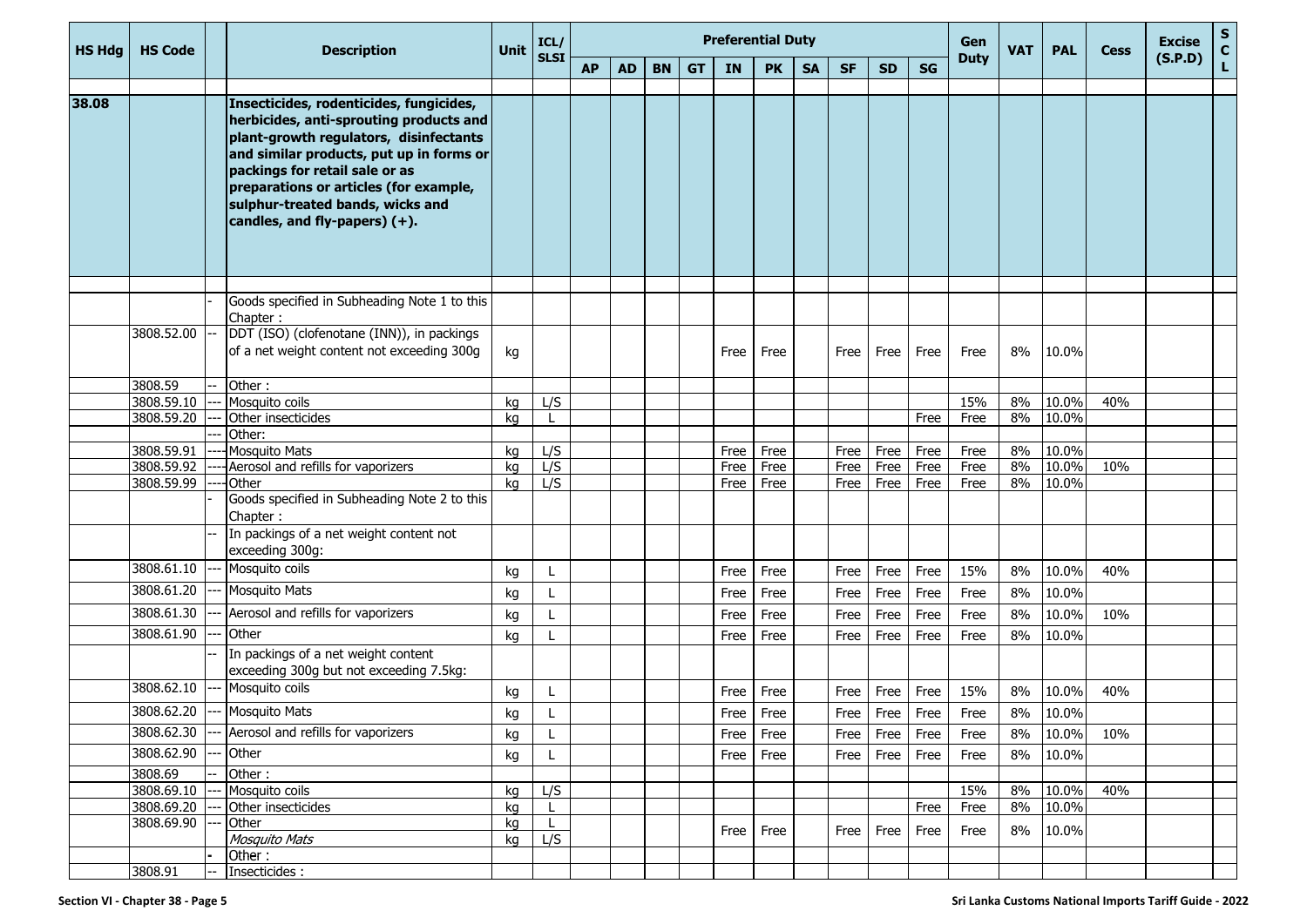| <b>HS Hdg</b> | <b>HS Code</b> | <b>Description</b>                                                           | Unit | ICL/<br><b>SLSI</b> |           |           |           |           | <b>Preferential Duty</b> |           |           |           |           |           | Gen         | <b>VAT</b> | <b>PAL</b> | Cess | <b>Excise</b> | ${\sf s}$<br>$\mathbf{C}$ |
|---------------|----------------|------------------------------------------------------------------------------|------|---------------------|-----------|-----------|-----------|-----------|--------------------------|-----------|-----------|-----------|-----------|-----------|-------------|------------|------------|------|---------------|---------------------------|
|               |                |                                                                              |      |                     | <b>AP</b> | <b>AD</b> | <b>BN</b> | <b>GT</b> | IN                       | <b>PK</b> | <b>SA</b> | <b>SF</b> | <b>SD</b> | <b>SG</b> | <b>Duty</b> |            |            |      | (S.P.D)       | Ĺ                         |
|               |                |                                                                              |      |                     |           |           |           |           |                          |           |           |           |           |           |             |            |            |      |               |                           |
|               | 3808.91.10     | Mosquito coils                                                               | ka   | L/S                 |           |           |           |           |                          |           |           |           |           |           | 15%         | 8%         | 10.0%      | 40%  |               |                           |
|               | 3808.91.20     | Other containing bromomethane (methyl<br>bromide) or bromochloromethane      | kg   |                     |           |           |           |           |                          |           |           |           |           | Free      | Free        | 8%         | 10.0%      |      |               |                           |
|               | 3808.91.30     | <b>Mosquito Mats</b>                                                         | kg   | L/S                 |           |           |           |           |                          |           |           |           |           |           | Free        | 8%         | 10.0%      |      |               |                           |
|               | 3808.91.40     | Aerosol and refills for vaporizers                                           | kg   |                     |           |           |           |           |                          |           |           |           |           |           | Free        | 8%         | 10.0%      | 10%  |               |                           |
|               | 3808.91.90     | Other                                                                        | kg   |                     |           |           |           |           |                          |           |           |           |           | Free      | Free        | 8%         | 10.0%      |      |               |                           |
|               | 3808.92        | Fungicides:                                                                  |      |                     |           |           |           |           |                          |           |           |           |           |           |             |            |            |      |               |                           |
|               | 3808.92.10     | Containing bromomethane (methyl bromide)<br>or bromochloromethane            | kg   |                     |           |           |           |           | Free                     | Free      |           | Free      | Free      | Free      | Free        | 8%         | 10.0%      |      |               |                           |
|               | 3808.92.90     | Other                                                                        | ka   |                     |           |           |           |           | Free                     | Free      |           | Free      | Free      | Free      | Free        | 8%         | 10.0%      |      |               |                           |
|               | 3808.93        | Herbicides, anti-sprouting products and plant-<br>growth regulators :        |      |                     |           |           |           |           |                          |           |           |           |           |           |             |            |            |      |               |                           |
|               | 3808.93.10     | Containing bromomethane (methyl bromide)<br>or bromochloromethane            | kg   |                     |           |           |           |           | Free                     | Free      |           | Free      | Free      | Free      | Free        | 8%         | 10.0%      |      |               |                           |
|               | 3808.93.20     | N-(phosphonomethyl)<br>Glycine and its salts and derivatives<br>[Glyphosate] | kg   |                     |           |           |           |           | Free                     | Free      |           | Free      | Free      | Free      | Free        | 8%         | 10.0%      |      |               |                           |
|               | 3808.93.90     | Other                                                                        | kg   |                     |           |           |           |           |                          |           |           |           |           |           |             |            |            |      |               |                           |
|               |                | Glyphosate                                                                   | kq   |                     |           |           |           |           | Free                     | Free      |           | Free      | Free      | Free      | Free        | 8%         | 10.0%      |      |               |                           |
|               | 3808.94        | Disinfectants:                                                               |      |                     |           |           |           |           |                          |           |           |           |           |           |             |            |            |      |               |                           |
|               | 3808.94.10     | Containing bromomethane (methyl bromide)<br>or bromochloromethane            | kg   |                     |           |           |           |           | Free                     | Free      |           | Free      | Free      | Free      | Free        | 8%         | 10.0%      |      |               |                           |
|               | 3808.94.90     | Other                                                                        | ka   |                     |           |           |           |           | Free                     | Free      |           | Free      | Free      | Free      | Free        | 8%         | 10.0%      |      |               |                           |
|               | 3808.99        | Other:                                                                       |      |                     |           |           |           |           |                          |           |           |           |           |           |             |            |            |      |               |                           |
|               | 3808.99.10     | Containing bromomethane (methyl bromide)<br>or bromochloromethane            | kg   |                     |           |           |           |           | Free                     | Free      |           | Free      | Free      | Free      | Free        | 8%         | 10.0%      |      |               |                           |
|               | 3808.99.90     | Other                                                                        | kq   |                     |           |           |           |           | Free                     | Free      |           | Free      | Free      | Free      | Free        | 8%         | 10.0%      |      |               |                           |
|               |                |                                                                              |      |                     |           |           |           |           |                          |           |           |           |           |           |             |            |            |      |               |                           |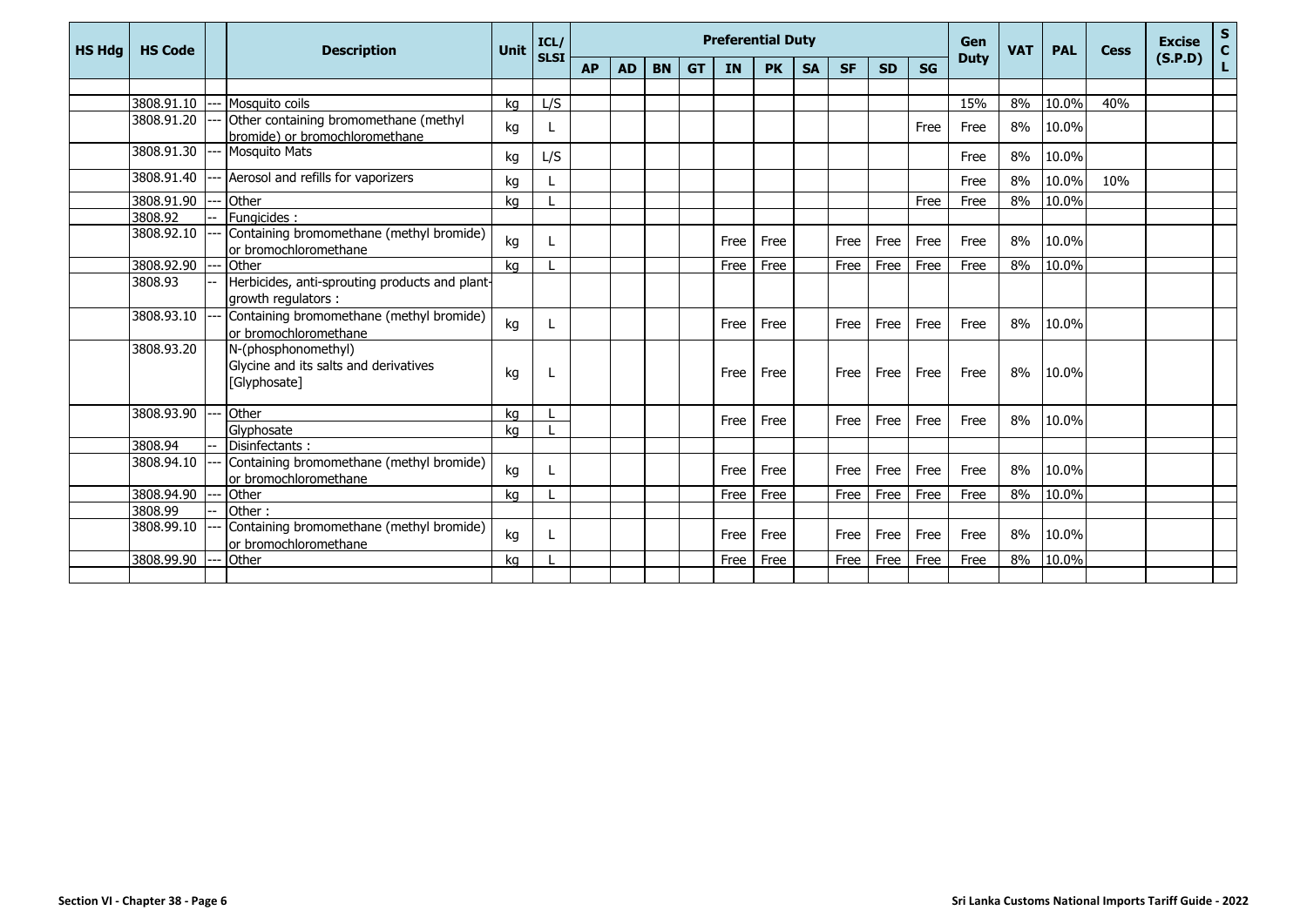| <b>HS Hdg</b> | <b>HS Code</b> | <b>Description</b>                                                                                                                                                                                                                                                                                                   | <b>Unit</b> | ICL/<br><b>SLSI</b> |           |           |           |           | <b>Preferential Duty</b> |           |           |           |           |           | Gen<br><b>Duty</b> | <b>VAT</b> | <b>PAL</b> | <b>Cess</b> | <b>Excise</b> | $rac{S}{C}$ |
|---------------|----------------|----------------------------------------------------------------------------------------------------------------------------------------------------------------------------------------------------------------------------------------------------------------------------------------------------------------------|-------------|---------------------|-----------|-----------|-----------|-----------|--------------------------|-----------|-----------|-----------|-----------|-----------|--------------------|------------|------------|-------------|---------------|-------------|
|               |                |                                                                                                                                                                                                                                                                                                                      |             |                     | <b>AP</b> | <b>AD</b> | <b>BN</b> | <b>GT</b> | IN                       | <b>PK</b> | <b>SA</b> | <b>SF</b> | <b>SD</b> | <b>SG</b> |                    |            |            |             | (S.P.D)       | Ĺ.          |
|               |                |                                                                                                                                                                                                                                                                                                                      |             |                     |           |           |           |           |                          |           |           |           |           |           |                    |            |            |             |               |             |
| 38.09         |                | Finishing agents, dye carriers to<br>accelerate the dyeing or fixing of dye<br>stuffs and other products and<br>preparations (for example, dressings<br>and mordants), of a kind used in the<br>textile, paper, leather or like industries<br>not elsewhere specified or included.                                   |             |                     |           |           |           |           |                          |           |           |           |           |           |                    |            |            |             |               |             |
|               |                |                                                                                                                                                                                                                                                                                                                      |             |                     |           |           |           |           |                          |           |           |           |           |           |                    |            |            |             |               |             |
|               | 3809.10.00     | With a basis of amylaceous substances                                                                                                                                                                                                                                                                                | ka          |                     |           |           |           |           | Free                     | Free      |           | Free      | Free      | Free      | Free               | 8%         | Ex         |             |               |             |
|               | 3809.91.00     | Other:<br>Of a kind used in the textile or like industries                                                                                                                                                                                                                                                           | kg          |                     | Free      |           |           |           | Free                     | Free      |           | Free      | Free      | Free      | Free               | Ex         | 10.0%      |             |               |             |
|               | 3809.92.00     | Of a kind used in the paper or like industries                                                                                                                                                                                                                                                                       | kg          |                     |           |           |           |           | Free                     | Free      |           | Free      | Free      | Free      | Free               | 8%         | 10.0%      |             |               |             |
|               | 3809.93.00     | Of a kind used in the leather or like                                                                                                                                                                                                                                                                                | kg          |                     |           |           |           |           | Free                     | Free      |           | Free      | Free      | Free      | Free               | 8%         | 10.0%      |             |               |             |
|               |                |                                                                                                                                                                                                                                                                                                                      |             |                     |           |           |           |           |                          |           |           |           |           |           |                    |            |            |             |               |             |
| 38.10         |                | Pickling preparations for metal<br>surfaces; fluxes and other auxiliary<br>preparations for soldering, brazing or<br>welding; soldering, brazing or welding<br>powders and pastes consisting of metal<br>and other materials; preparations of a<br>kind used as cores or coatings for<br>welding electrodes or rods. |             |                     |           |           |           |           |                          |           |           |           |           |           |                    |            |            |             |               |             |
|               |                |                                                                                                                                                                                                                                                                                                                      |             |                     |           |           |           |           |                          |           |           |           |           |           |                    |            |            |             |               |             |
|               | 3810.10.00     | Pickling preparations for metal surfaces;<br>soldering, brazing or welding powders and<br>pastes consisting of metal and other<br>materials                                                                                                                                                                          | kg          |                     |           |           |           |           | Free                     | Free      |           | Free      | Free      | Free      | Free               | 8%         | 10.0%      |             |               |             |
|               | 3810.90.00     | Other                                                                                                                                                                                                                                                                                                                | kg          |                     |           |           |           |           | Free                     | Free      |           | Free      | Free      | Free      | Free               | 8%         | $10.0\%$   |             |               |             |
|               |                |                                                                                                                                                                                                                                                                                                                      |             |                     |           |           |           |           |                          |           |           |           |           |           |                    |            |            |             |               |             |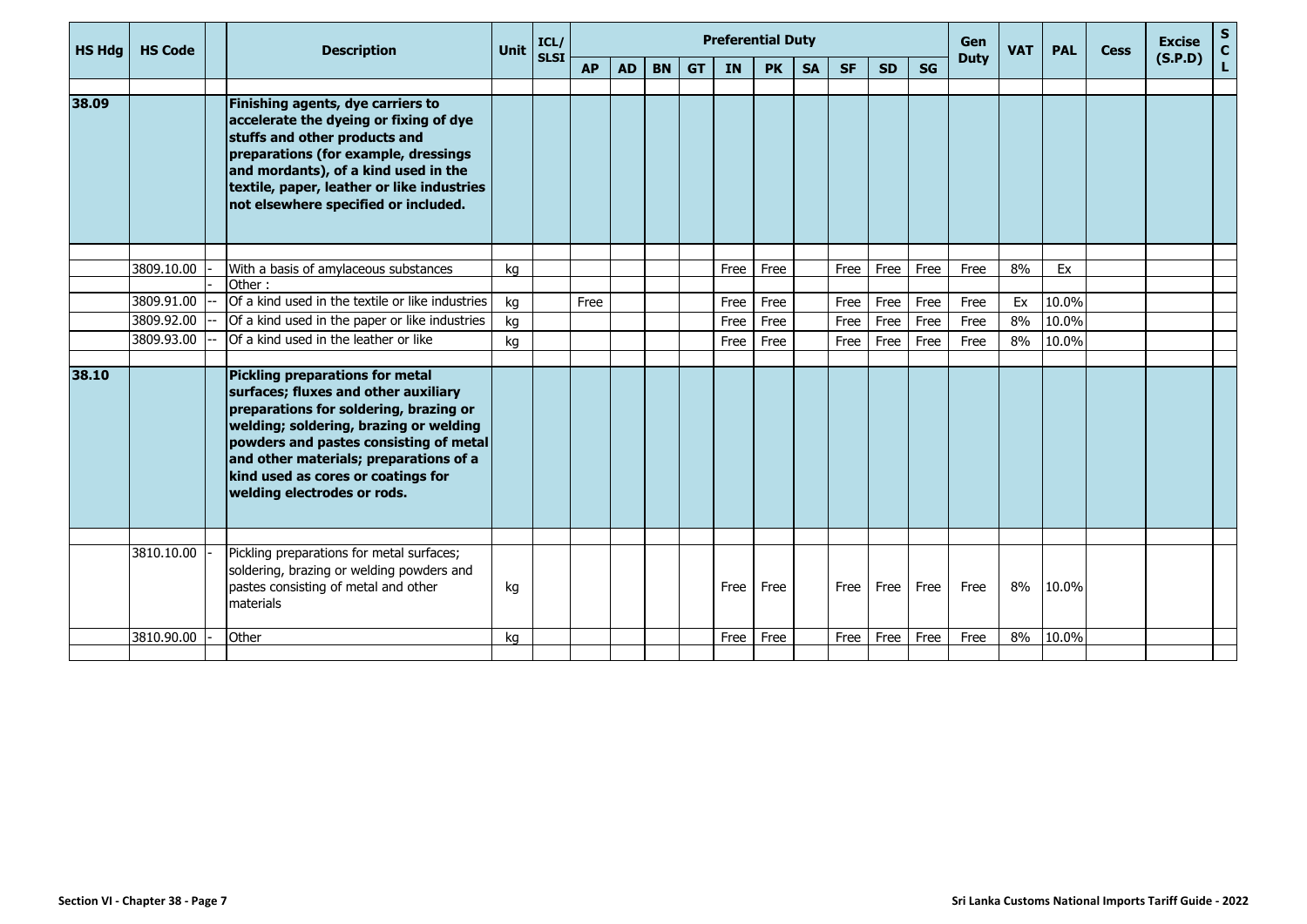| <b>HS Hdg</b> | <b>HS Code</b>           | <b>Description</b>                                                                                                                                                                                                                                                    | Unit | ICL/        |           |           |           |           |           | <b>Preferential Duty</b> |           |           |                   |           | Gen         | <b>VAT</b> | <b>PAL</b> | <b>Cess</b> | <b>Excise</b> | ${\sf s}$<br>$\mathbf{C}$ |
|---------------|--------------------------|-----------------------------------------------------------------------------------------------------------------------------------------------------------------------------------------------------------------------------------------------------------------------|------|-------------|-----------|-----------|-----------|-----------|-----------|--------------------------|-----------|-----------|-------------------|-----------|-------------|------------|------------|-------------|---------------|---------------------------|
|               |                          |                                                                                                                                                                                                                                                                       |      | <b>SLSI</b> | <b>AP</b> | <b>AD</b> | <b>BN</b> | <b>GT</b> | <b>IN</b> | <b>PK</b>                | <b>SA</b> | <b>SF</b> | <b>SD</b>         | <b>SG</b> | <b>Duty</b> |            |            |             | (S.P.D)       | L                         |
| 38.11         |                          | Anti-knock preparations, oxidation<br>inhibitors, gum inhibitors, viscosity<br>improvers, anti-corrosive preparations<br>and other prepared additives, for<br>mineral oils (including gasoline) or for<br>other liquid used for the same<br>purposes as mineral oils. |      |             |           |           |           |           |           |                          |           |           |                   |           |             |            |            |             |               |                           |
|               |                          | Anti-knock preparations :                                                                                                                                                                                                                                             |      |             |           |           |           |           |           |                          |           |           |                   |           |             |            |            |             |               |                           |
|               | 3811.11.00               | Based on lead compounds                                                                                                                                                                                                                                               | kg   |             |           |           |           |           | Free      | Free                     |           | Free      | Free              | Free      | Free        | 8%         | Ex         |             |               |                           |
|               | 3811.19.00               | Other                                                                                                                                                                                                                                                                 | kg   |             |           |           |           |           | Free      | Free                     |           | Free      | Free <sup>1</sup> | Free      | Free        | 8%         | 10.0%      |             |               |                           |
|               |                          | Additives for lubricating oils :                                                                                                                                                                                                                                      |      |             |           |           |           |           |           |                          |           |           |                   |           |             |            |            |             |               |                           |
|               | 3811.21.00               | Containing petroleum oils or oils obtained                                                                                                                                                                                                                            | kg   |             |           |           |           |           | Free      | Free                     |           | Free      | Free              | Free      | Free        | 8%         | 10.0%      |             |               |                           |
|               |                          | from bituminous minerals                                                                                                                                                                                                                                              |      |             |           |           |           |           |           |                          |           |           |                   |           |             |            |            |             |               |                           |
|               | 3811.29.00               | Other                                                                                                                                                                                                                                                                 | kg   |             |           |           |           |           | Free      | Free                     |           | Free      | Free              | Free      | Free        | 8%         | 10.0%      |             |               |                           |
|               | 3811.90.00               | Other                                                                                                                                                                                                                                                                 | kg   |             |           |           |           |           | Free      | Free                     |           | Free      | Free              | Free      | Free        | 8%         | 10.0%      |             |               |                           |
| 38.12         |                          | Prepared rubber accelerators;<br>compound plasticisers for rubber or<br>plastics, not elsewhere specified or<br>included; anti-oxidising preparations<br>and other compound stabilisers for<br>rubber or plastic.                                                     |      |             |           |           |           |           |           |                          |           |           |                   |           |             |            |            |             |               |                           |
|               |                          |                                                                                                                                                                                                                                                                       |      |             |           |           |           |           |           |                          |           |           |                   |           |             |            |            |             |               |                           |
|               | 3812.10.00<br>3812.20.00 | Prepared rubber accelerators<br>Compound plasticisers for rubber or plastics                                                                                                                                                                                          | kg   |             |           |           |           |           | Free      | Free                     |           | Free      | Free              | Free      | Free        | 8%         | 10.0%      |             |               |                           |
|               |                          |                                                                                                                                                                                                                                                                       | kg   |             |           |           |           |           | Free      | Free                     |           | Free      | Free              | Free      | Free        | 8%         | 10.0%      |             |               |                           |
|               |                          | Anti-oxidising preparations and other<br>compound stabilizers for rubber or plastics :                                                                                                                                                                                |      |             |           |           |           |           |           |                          |           |           |                   |           |             |            |            |             |               |                           |
|               | 3812.31.00               | Mixtures of oligomers of 2,2,4-trimethyl-1,2-<br>dihydroquinoline (TMQ)                                                                                                                                                                                               | kg   |             |           |           |           |           | Free      | Free                     |           | Free      | Free              | Free      | Free        | 8%         | 10.0%      |             |               |                           |
|               | 3812.39.00               | Other                                                                                                                                                                                                                                                                 | kg   |             |           |           |           |           | Free      | Free                     |           | Free      | Free              | Free      | Free        | 8%         | 10.0%      |             |               |                           |
|               |                          |                                                                                                                                                                                                                                                                       |      |             |           |           |           |           |           |                          |           |           |                   |           |             |            |            |             |               |                           |
| 38.13         | 3813.00.00               | Preparations and charges for fire-<br>extinguishers; charged fire-<br>extinguishing grenades :                                                                                                                                                                        |      |             |           |           |           |           |           |                          |           |           |                   |           |             |            |            |             |               |                           |
|               | 3813.00.10               | Containing bromochlorodifluoromethane,<br>bromotrifluoromethane or<br>dibromotetrafluoroethanes                                                                                                                                                                       | kg   |             |           |           |           |           | Free      | Free                     |           |           | Free Free         | Free      | Free        | 8%         | Ex         |             |               |                           |
|               | 3813.00.20               | Containing methane, ethane or prophane<br>hydrobromoflurocarbons (HBFCs)                                                                                                                                                                                              | kg   |             |           |           |           |           | Free      | Free                     |           | Free      | Free              | Free      | Free        | 8%         | 10.0%      |             |               |                           |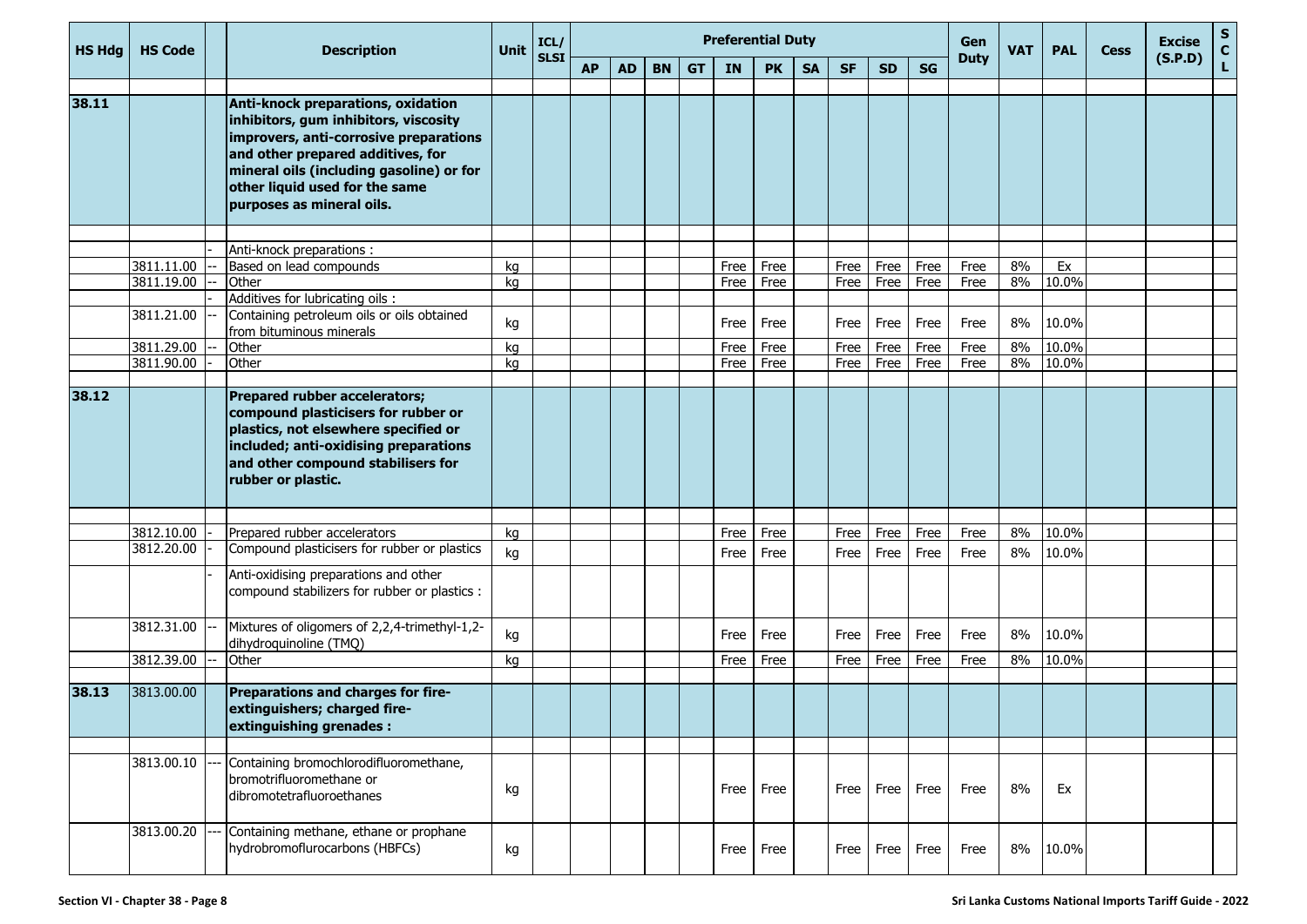| <b>HS Hdg</b> | <b>HS Code</b> | <b>Description</b>                                                                                                                 | <b>Unit</b> | ICL/        |           |           |           |           |           | <b>Preferential Duty</b> |           |           |           |      | Gen         | <b>VAT</b> | <b>PAL</b> | <b>Cess</b>         | <b>Excise</b> | S<br>C<br>L |
|---------------|----------------|------------------------------------------------------------------------------------------------------------------------------------|-------------|-------------|-----------|-----------|-----------|-----------|-----------|--------------------------|-----------|-----------|-----------|------|-------------|------------|------------|---------------------|---------------|-------------|
|               |                |                                                                                                                                    |             | <b>SLSI</b> | <b>AP</b> | <b>AD</b> | <b>BN</b> | <b>GT</b> | <b>IN</b> | <b>PK</b>                | <b>SA</b> | <b>SF</b> | <b>SD</b> | SG   | <b>Duty</b> |            |            |                     | (S.P.D)       |             |
|               |                |                                                                                                                                    |             |             |           |           |           |           |           |                          |           |           |           |      |             |            |            |                     |               |             |
|               | 3813.00.30     | Containing methane, ethane or prophane<br>hydrochloroflurocarbons (HCFCs)                                                          | kg          |             |           |           |           |           | Free      | Free                     |           | Free      | Free      | Free | Free        | 8%         | 10.0%      |                     |               |             |
|               | 3813.00.40     | Containing bromochloromethane                                                                                                      | kg          |             |           |           |           |           | Free      | Free                     |           | Free      | Free      | Free | Free        | 8%         | 10.0%      |                     |               |             |
|               | 3813.00.90     | Other                                                                                                                              | kg          |             |           |           |           |           | Free      | Free                     |           | Free      | Free      | Free | Free        | 8%         | 10.0%      |                     |               |             |
| 38.14         |                | <b>Organic composite solvents and</b><br>thinners, not elsewhere specified or<br>included; prepared paint or varnish<br>removers : |             |             |           |           |           |           |           |                          |           |           |           |      |             |            |            |                     |               |             |
|               | 3814.00.10     | Containing methane, ethane or prophane<br>chloroflorocarbon (CFCs), whether or not<br>containing hydrochloroflorocarbon (HCFCs)    | kg          |             |           |           |           |           |           |                          |           |           |           | Free | Free        | 8%         | 10.0%      |                     |               |             |
|               | 3814.00.20     | Containing methane, ethane or prophane<br>hydrochloroflorocarbon (HCFCs) but not<br>containing chloroflorocarbon (CFCs),           | kg          |             |           |           |           |           |           |                          |           |           |           | Free | Free        | 8%         | Ex         |                     |               |             |
|               | 3814.00.30     | Containing carbon tetrachloride,<br>bromochloromethane or $1,1,1$ -<br>trichloroethane (methyl chloroform)                         | kg          |             |           |           |           |           |           |                          |           |           |           | Free | Free        | 8%         | Ex         |                     |               |             |
|               | 3814.00.90     | Other                                                                                                                              | kg          |             |           |           |           |           |           |                          |           |           |           | Free | Free        | 8%         | 10.0%      |                     |               |             |
| 38.15         |                | <b>Reaction initiator, reaction accelerators</b><br>and catalytic preparations, not<br>elsewhere specified or included.            |             |             |           |           |           |           |           |                          |           |           |           |      |             |            |            |                     |               |             |
|               |                |                                                                                                                                    |             |             |           |           |           |           |           |                          |           |           |           |      |             |            |            |                     |               |             |
|               | 3815.11.00     | Supported catalysts:<br>With nickel or nickel compounds as the<br>active substance                                                 | kg          |             |           |           |           |           | Free      | Free                     |           | Free      | Free      | Free | Free        | 8%         | 10.0%      |                     |               |             |
|               | 3815.12.00     | With precious metal or precious metal<br>compounds as the active substance                                                         | kg          |             |           |           |           |           | Free      | Free                     |           | Free      | Free      | Free | Free        | 8%         | Ex         |                     |               |             |
|               | 3815.19.00     | Other                                                                                                                              | kg          |             |           |           |           |           | Free      | Free                     |           | Free      | Free      | Free | Free        | 8%         | 10.0%      |                     |               |             |
|               | 3815.90.00     | Other                                                                                                                              | kg          |             |           |           |           |           | Free I    | Free                     |           | Free      | Free      | Free | Free        | 8%         | 10.0%      |                     |               |             |
| 38.16         | 3816.00.00     | Refractory cements, mortars, concretes<br>and similar compositions, other than<br>products of heading 38.01.                       | kg          |             |           |           |           |           | Free      | Free                     |           | Free      | Free      |      | Free        | 8%         | 10.0%      | $Rs.20/=$<br>per kg |               |             |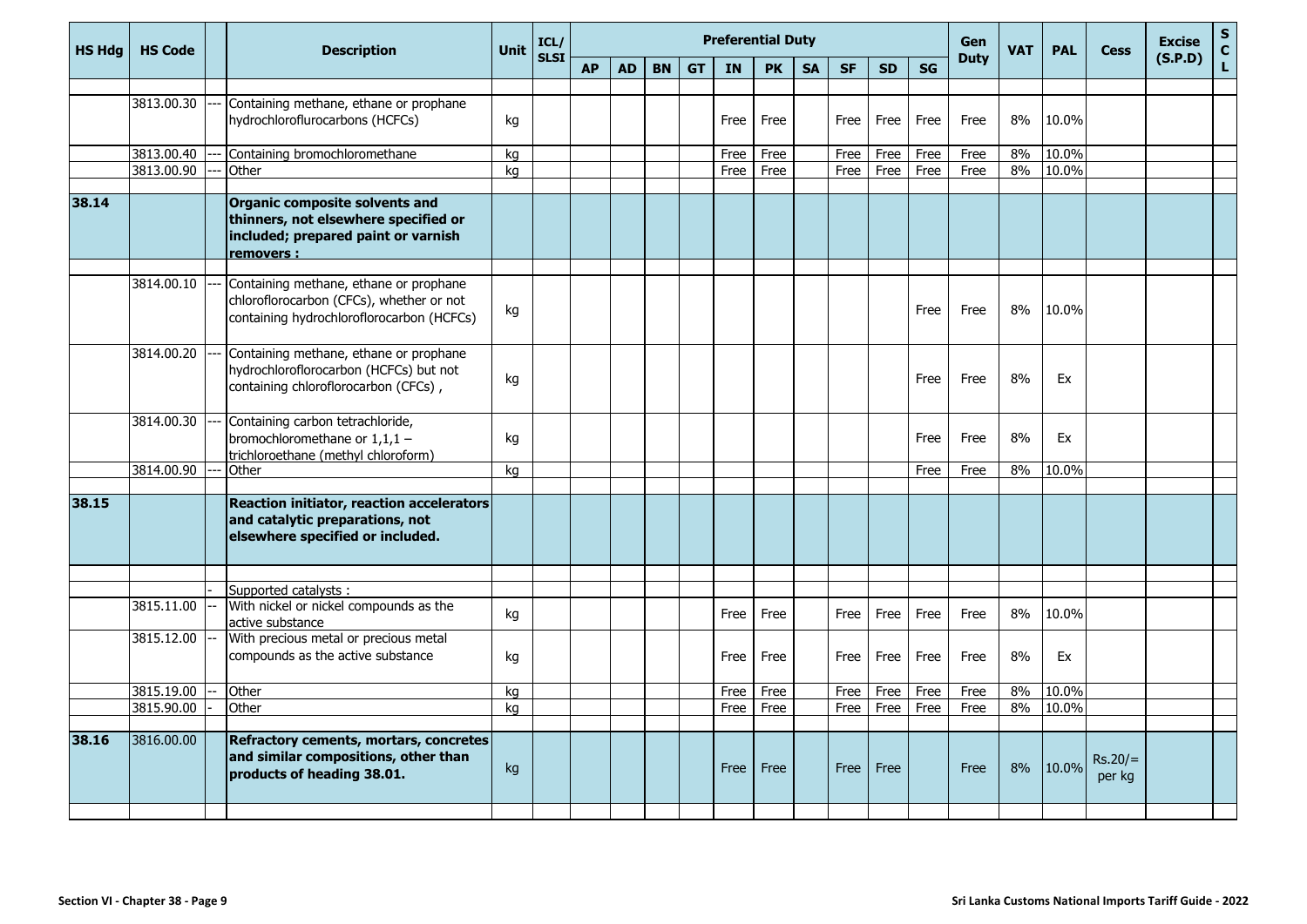| <b>HS Hdg</b> | <b>HS Code</b>           | <b>Description</b>                                                                                                                                                                                                   | Unit     | ICL/<br><b>SLSI</b> |           |           |           |           | <b>Preferential Duty</b> |              |           |              |              |              | Gen          | <b>VAT</b> | <b>PAL</b>  | <b>Cess</b> | <b>Excise</b> | S<br>$\mathbf{C}$ |
|---------------|--------------------------|----------------------------------------------------------------------------------------------------------------------------------------------------------------------------------------------------------------------|----------|---------------------|-----------|-----------|-----------|-----------|--------------------------|--------------|-----------|--------------|--------------|--------------|--------------|------------|-------------|-------------|---------------|-------------------|
|               |                          |                                                                                                                                                                                                                      |          |                     | <b>AP</b> | <b>AD</b> | <b>BN</b> | <b>GT</b> | <b>IN</b>                | <b>PK</b>    | <b>SA</b> | <b>SF</b>    | <b>SD</b>    | SG           | <b>Duty</b>  |            |             |             | (S.P.D)       | L                 |
| 38.17         |                          | Mixed alkylbenzenes and mixed<br>alkylnaphthalenes, other than those of<br>heading 27.07 or 29.02 :                                                                                                                  |          |                     |           |           |           |           |                          |              |           |              |              |              |              |            |             |             |               |                   |
|               |                          |                                                                                                                                                                                                                      |          |                     |           |           |           |           |                          |              |           |              |              |              |              |            |             |             |               |                   |
|               | 3817.00.10<br>3817.00.20 | Mixed alkylbenzenes<br>Mixed alkylnaphthalenes                                                                                                                                                                       | kg<br>ka |                     |           |           |           |           | Free<br>Free             | Free<br>Free |           | Free<br>Free | Free<br>Free | Free<br>Free | Free<br>Free | 8%<br>8%   | 10.0%<br>Ex |             |               |                   |
|               |                          |                                                                                                                                                                                                                      |          |                     |           |           |           |           |                          |              |           |              |              |              |              |            |             |             |               |                   |
| 38.18         | 3818.00.00               | Chemical elements doped for use in<br>electronics, in the form of discs, wafers<br>or similar forms; chemical compounds<br>doped for use in electronics.                                                             | kg       |                     |           |           |           |           | Free                     | Free         |           | Free         | Free         | Free         | Free         | 8%         | Ex          |             |               |                   |
| 38.19         | 3819.00.00               | <b>Hydraulic brake fluids and other</b><br>prepare liquids for hydraulic<br>transmission, not containing or<br>containing less than 70% by weight of<br>petroleum oils or oils obtained from<br>bituminous minerals. | kg       |                     |           |           |           |           | Free                     | Free         |           | 5%           | 5%           |              | 15%          | 8%         | 10.0%       | 15%         |               |                   |
|               |                          |                                                                                                                                                                                                                      |          |                     |           |           |           |           |                          |              |           |              |              |              |              |            |             |             |               |                   |
| 38.20         | 3820.00.00               | Anti-freezing preparations and<br>prepared de-icing fluids.                                                                                                                                                          | kg       |                     |           |           |           |           | Free                     | Free         |           | Free         | Free         | Free         | Free         | 8%         | 10.0%       |             |               |                   |
| 38.21         | 3821.00.00               | Prepared culture media for the<br>development or maintenance of micro-<br>organisms (including viruses and the<br>like) or of plant, human or animal<br>cells.                                                       | kg       |                     |           |           |           |           | Free                     | Free         |           | Free         | Free         | Free         | Free         | 8%         | 10.0%       |             |               |                   |
| 38.22         | 3822.00.00               | Diagnostic or laboratory reagents on a<br>backing, prepared diagnostic or<br>laborator reagents whether or not on a<br>backing, other than those of heading<br>30.02 or 30.06; certified reference<br>materials.     | kg       |                     |           |           |           |           | Free                     | Free         |           | Free         | Free         | Free         | Free         | 8%         | 10.0%       |             |               |                   |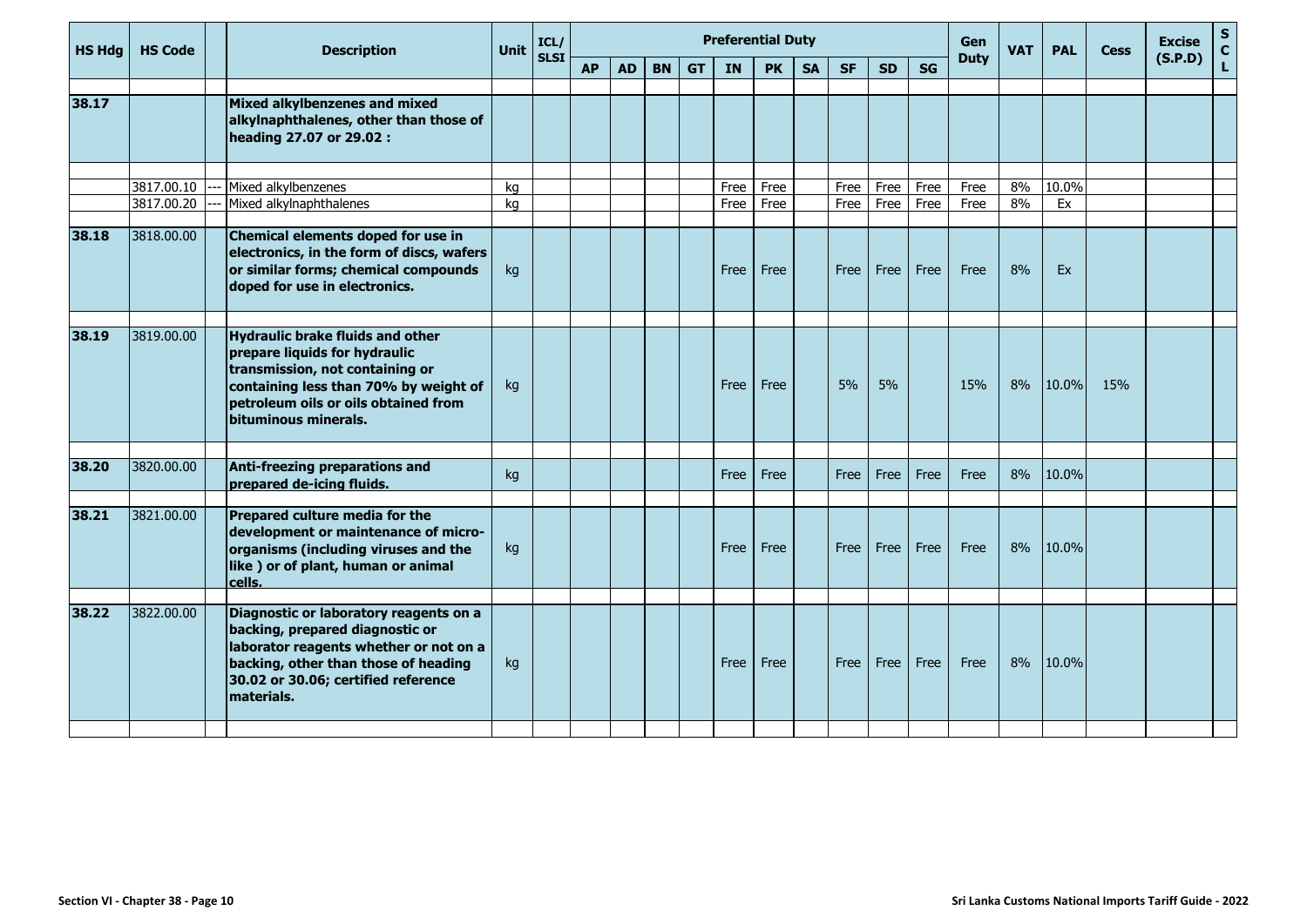| <b>HS Hdg</b> | <b>HS Code</b> | <b>Description</b>                                                                                                                                                                                                                            | Unit | ICL/        |           |           |           |           |      | <b>Preferential Duty</b> |           |           |           |           | Gen         | <b>VAT</b> | <b>PAL</b> | <b>Cess</b>         | <b>Excise</b> | ${\sf s}$<br>$\mathbf{C}$ |
|---------------|----------------|-----------------------------------------------------------------------------------------------------------------------------------------------------------------------------------------------------------------------------------------------|------|-------------|-----------|-----------|-----------|-----------|------|--------------------------|-----------|-----------|-----------|-----------|-------------|------------|------------|---------------------|---------------|---------------------------|
|               |                |                                                                                                                                                                                                                                               |      | <b>SLSI</b> | <b>AP</b> | <b>AD</b> | <b>BN</b> | <b>GT</b> | IN   | <b>PK</b>                | <b>SA</b> | <b>SF</b> | <b>SD</b> | <b>SG</b> | <b>Duty</b> |            |            |                     | (S.P.D)       | L                         |
| 38.23         |                | Industrial monocarboxylic fatty acids;<br>acid oils from refining; industrial fatty<br>alcohols.                                                                                                                                              |      |             |           |           |           |           |      |                          |           |           |           |           |             |            |            |                     |               |                           |
|               |                | Industrial monocarboxylic fatty acids; acid<br>oils from refining:                                                                                                                                                                            |      |             |           |           |           |           |      |                          |           |           |           |           |             |            |            |                     |               |                           |
|               | 3823.11.00     | Stearic acid                                                                                                                                                                                                                                  | kg   |             |           |           |           |           | Free | Free                     |           | Free      | Free      | Free      | Free        | 8%         | 10.0%      |                     |               |                           |
|               | 3823.12.00     | Oleic acid                                                                                                                                                                                                                                    | kg   |             |           |           |           |           | Free | Free                     |           | Free      | Free      | Free      | Free        | 8%         | 10.0%      |                     |               |                           |
|               | 3823.13.00     | Tall oil fatty acids                                                                                                                                                                                                                          | kg   |             |           |           |           |           | Free | Free                     |           | Free      | Free      | Free      | Free        | 8%         | 10.0%      |                     |               |                           |
|               | 3823.19        | Other:                                                                                                                                                                                                                                        |      |             |           |           |           |           |      |                          |           |           |           |           |             |            |            |                     |               |                           |
|               | 3823.19.10     | Coconut fatty acid                                                                                                                                                                                                                            | kg   |             |           |           |           |           | Free | Free                     |           | 5%        | 4.5%      |           | 15%         | 8%         | 10.0%      |                     |               |                           |
|               | 3823.19.20     | Palm oil fatty acids                                                                                                                                                                                                                          | kg   |             |           |           |           |           | Free | Free                     |           | 5%        | 4.5%      |           | Free        | 8%         | 10.0%      |                     | 24%           |                           |
|               | 3823.19.30     | Tallow fatty acids                                                                                                                                                                                                                            | kg   |             |           |           |           |           | Free | Free                     |           | 5%        | 4.5%      |           | Free        | 8%         | 10.0%      |                     | 24%           |                           |
|               | 3823.19.90     | Other                                                                                                                                                                                                                                         | kg   |             |           |           |           |           | Free | Free                     |           | 5%        | 4.5%      |           | 15%         | 8%         | 10.0%      | 5%                  |               |                           |
|               | 3823.70.00     | Industrial fatty alcohols                                                                                                                                                                                                                     | ka   |             |           |           |           |           | Free | Free                     |           | Free      | Free      | Free      | Free        | 8%         | 10.0%      |                     |               |                           |
| 38.24         |                | Prepared binders for foundry moulds or<br>cores; chemical products and<br>preparation of the chemical or allied<br>industries (including those consisting<br>of mixtures of natural products), not<br>elsewhere specified or included $(+)$ . |      |             |           |           |           |           |      |                          |           |           |           |           |             |            |            |                     |               |                           |
|               | 3824.10.00     | Prepared binders for foundry moulds or                                                                                                                                                                                                        | kg   |             |           |           |           |           | Free | Free                     |           | Free      | Free      | Free      | Free        | 8%         | 10.0%      |                     |               |                           |
|               | 3824.30.00     | cores<br>Non-agglomerated metal carbides mixed<br>together or with metallic binders                                                                                                                                                           | kg   |             |           |           |           |           | Free | Free                     |           | Free      | Free      | Free      | Free        | 8%         | Ex         |                     |               |                           |
|               | 3824.40.00     | Prepared additives for cements, mortars or<br>concretes                                                                                                                                                                                       | kg   |             |           |           |           |           | Free | Free                     |           | Free      | Free      | Free      | Free        | 8%         | 10.0%      |                     |               |                           |
|               | 3824.50.00     | Non-refractory mortars and concretes                                                                                                                                                                                                          | kg   |             |           |           |           |           | Free | Free                     |           | Free      | Free      | Free      | Free        | 8%         | 10.0%      | $Rs.20/=$<br>per kg |               |                           |
|               | 3824.60.00     | Sorbitol other than that of subheading<br>2905.44                                                                                                                                                                                             | kq   |             |           |           |           |           | Free | Free                     |           | Free      | Free      |           | Free        | 8%         | 10.0%      | $Rs.10/=$<br>per kg |               |                           |
|               |                | Mixtures containing halogenated derivatives<br>of methane, ethane or propane :                                                                                                                                                                |      |             |           |           |           |           |      |                          |           |           |           |           |             |            |            |                     |               |                           |
|               | 3824.71.00 -   | Containing chlorofluorocarbons (CFCs),<br>whether or not containing<br>hydrochlorofluorocarbons (HCFCs),<br>perflurocarbons (PFCs) or hydroflurocarbons<br>(HFCs)                                                                             | kg   | L           |           |           |           |           | Free | Free                     |           | Free I    | Free      | Free      | Free        | 8%         | 10.0%      |                     |               |                           |
|               | 3824.72.00     | Containing bromochlorodifluoromethane,<br>bromotrifluoromethane or<br>dibromotetrafluoroethanes                                                                                                                                               | kg   | L           |           |           |           |           | Free | Free                     |           | Free      | Free      | Free      | Free        | 8%         | 10.0%      |                     |               |                           |
|               | 3824.73.00     | Containing hydrobromofluorocarbons<br>(HBFCs)                                                                                                                                                                                                 | kg   | L           |           |           |           |           | Free | Free                     |           | Free      | Free      | Free      | Free        | 8%         | 10.0%      |                     |               |                           |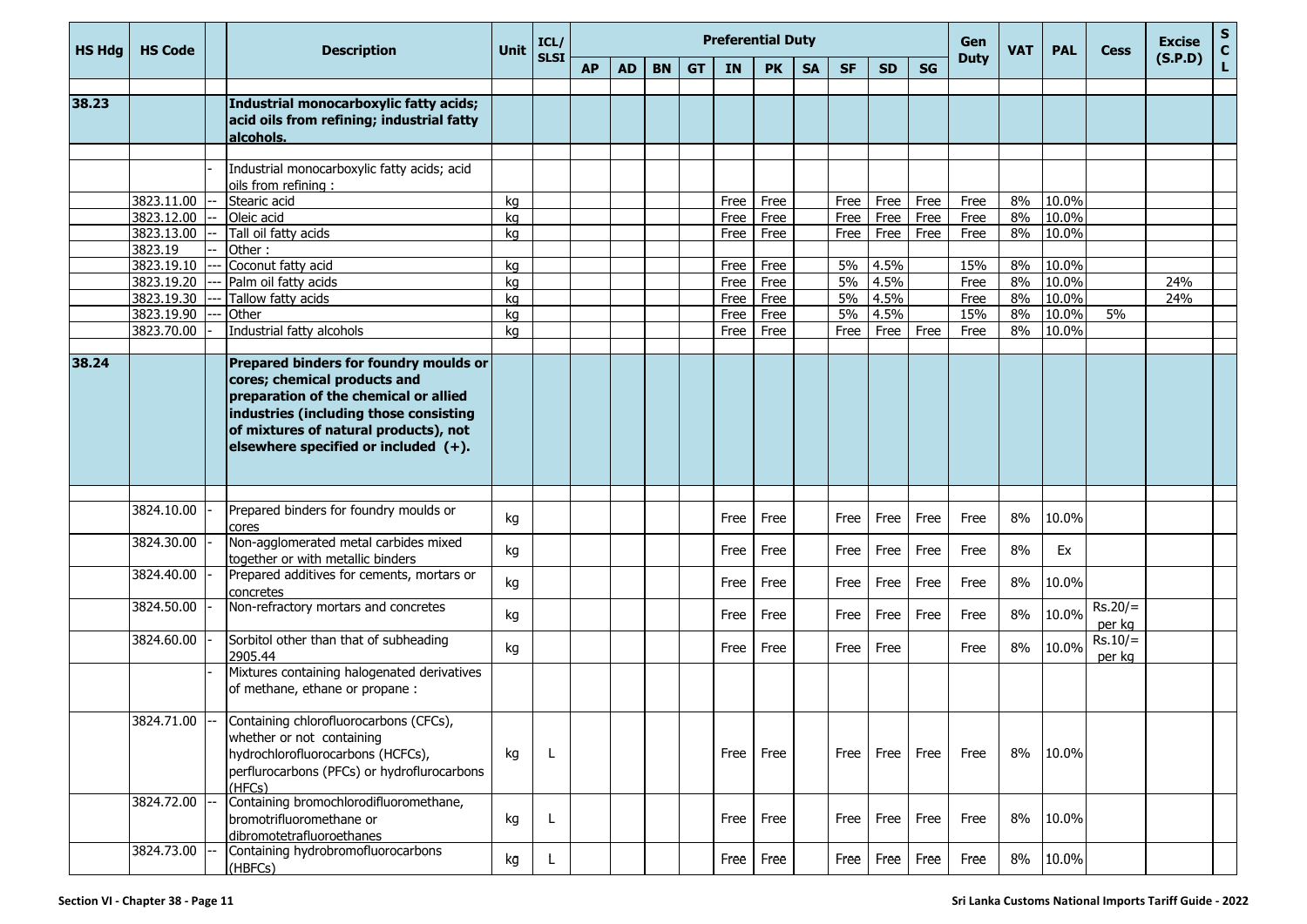| <b>HS Hdg</b> | <b>HS Code</b>           | <b>Description</b>                                                                                                                                                                                                                                                    | <b>Unit</b> | ICL/        |           |           |           |           | <b>Preferential Duty</b> |                     |           |             |           |                        | Gen         | <b>VAT</b> | <b>PAL</b>        | <b>Cess</b> | <b>Excise</b> | $\mathbf{s}$<br>$\mathbf{C}$ |
|---------------|--------------------------|-----------------------------------------------------------------------------------------------------------------------------------------------------------------------------------------------------------------------------------------------------------------------|-------------|-------------|-----------|-----------|-----------|-----------|--------------------------|---------------------|-----------|-------------|-----------|------------------------|-------------|------------|-------------------|-------------|---------------|------------------------------|
|               |                          |                                                                                                                                                                                                                                                                       |             | <b>SLSI</b> | <b>AP</b> | <b>AD</b> | <b>BN</b> | <b>GT</b> | IN                       | <b>PK</b>           | <b>SA</b> | <b>SF</b>   | <b>SD</b> | <b>SG</b>              | <b>Duty</b> |            |                   |             | (S.P.D)       | L.                           |
|               | 3824.74                  | Containing hydrochlorofluorocarbons<br>(HCFCs), whether or not containing<br>perflurocarbons (PFCs) or hydroflurocarbons<br>(HFCs), but not containing                                                                                                                |             |             |           |           |           |           |                          |                     |           |             |           |                        |             |            |                   |             |               |                              |
|               | 3824.74.10               | chlorofluorocarbons (CFCs):<br>Containing saturated fluorinated derivatives<br>of methanes (F=1 to 3), ethanes (F=2 to 5)<br>and propanes (F=5 to 7), $1,1,1,3,3$ -<br>pentafluorobutane (HFC-365mfc) and<br>1,1,1,2,2,3,4,5,5,5-Decafluoropentane (HFC-<br>43-10mee) | kg          | L           |           |           |           |           | Free                     | Free                |           | Free        | Free      | Free                   | Free        | 8%         | 10.0%             |             |               |                              |
|               | 3824.74.20               | Other, containing substances of subheadings<br>2903.71 to 2903.75                                                                                                                                                                                                     | kg          | L           |           |           |           |           | Free                     | Free                |           | Free        | Free      | Free                   | Free        | 8%         | 10.0%             |             |               |                              |
|               | 3824.74.90               | Other                                                                                                                                                                                                                                                                 | kg          |             |           |           |           |           | Free                     | Free                |           | Free        | Free      | Free                   | Free        | 8%         | 10.0%             |             |               |                              |
|               | 3824.75.00               | Containing carbon tetrachloride                                                                                                                                                                                                                                       | kg          |             |           |           |           |           | Free                     | Free                |           | Free        | Free      | Free                   | Free        | 8%         | Ex                |             |               |                              |
|               | 3824.76.00               | Containing 1,1,1-trichloroethane (methyl<br>chloroform)                                                                                                                                                                                                               | kg          |             |           |           |           |           | Free                     | Free                |           | Free        | Free      | Free                   | Free        | 8%         | 10.0%             |             |               |                              |
|               | 3824.77.00               | Containing bromomethane (methyl bromide)<br>or bromochloromethane                                                                                                                                                                                                     | kg          | L           |           |           |           |           | Free                     | Free                |           | Free        | Free      | Free                   | Free        | 8%         | 10.0%             |             |               |                              |
|               | 3824.78                  | Containing perflurocarbons (PFCs) or<br>hydroflurocarbons (HFCs), but not containing<br>chlorofluorocarbons (CFCs) or<br>hydrochlorofluorocarbons (HCFCs):                                                                                                            |             |             |           |           |           |           |                          |                     |           |             |           |                        |             |            |                   |             |               |                              |
|               |                          | Mixtures containing pentafluoroethane (R-<br>125), 1,1,1,2-tetrafluoroethane (R-134a) and<br>1,1,1-Trifluoroethane (R-143a) :                                                                                                                                         |             |             |           |           |           |           |                          |                     |           |             |           |                        |             |            |                   |             |               |                              |
|               | 3824.78.11               | -R-404A (R-125 44%, R-134a 4% and R143a<br>52%)                                                                                                                                                                                                                       | kg          | L           |           |           |           |           | Free                     | Free                |           | Free        | Free      | Free                   | Free        | 8%         | 10.0%             |             |               |                              |
|               | 3824.78.19               | <b>Other</b>                                                                                                                                                                                                                                                          | kq          |             |           |           |           |           | Free                     | Free                |           | Free        | Free      | Free                   | Free        | 8%         | 10.0%             |             |               |                              |
|               |                          | Mixtures containing Difluoromethane (R-32),<br>Pentafluoroethane (R-125) and 1,1,1,2-<br>Tetrafluoroethane (R-134a) :                                                                                                                                                 |             |             |           |           |           |           |                          |                     |           |             |           |                        |             |            |                   |             |               |                              |
|               | 3824.78.21               | R-407A (R-32 20%, R-125 40% and R-134a<br>40%)                                                                                                                                                                                                                        | kg          | L           |           |           |           |           | Free                     | Free                |           | Free        | Free      | Free                   | Free        | 8%         | 10.0%             |             |               |                              |
|               | 3824.78.22               | R-407B (R-32 10%, R-125 70% and R-134a<br>20%)                                                                                                                                                                                                                        | kg          | L           |           |           |           |           | Free                     | Free                |           | Free        | Free      | Free                   | Free        | 8%         | 10.0%             |             |               |                              |
|               | 3824.78.23               | R-407C (R-32 23%, R-125 25% and R-134a<br>52%)                                                                                                                                                                                                                        | kg          |             |           |           |           |           | Free                     | Free                |           | Free        | Free      | Free                   | Free        | 8%         | 10.0%             |             |               |                              |
|               | 3824.78.29               | <b>Other</b>                                                                                                                                                                                                                                                          | kg          |             |           |           |           |           | Free                     | Free                |           | Free        | Free      | Free                   | Free        | 8%         | 10.0%             |             |               |                              |
|               |                          | Mixtures containing Difluoromethane (R-32)<br>and Pentafluoroethane (R-125):                                                                                                                                                                                          |             |             |           |           |           |           |                          |                     |           |             |           |                        |             |            |                   |             |               |                              |
|               | 3824.78.31               | $R-410A (R-32 50\% and R-125 50\%)$                                                                                                                                                                                                                                   | kg          |             |           |           |           |           | Free                     | Free                |           | <b>Free</b> | Free      | Free                   | Free        | 8%         | 10.0%             |             |               |                              |
|               | 3824.78.39               | -Other<br>Mixtures containing Pentafluoroethane (R-<br>$(125)$ and $1,1,1$ -Trifluoroethane (R-143a):                                                                                                                                                                 | kg          |             |           |           |           |           | Free                     | Free                |           | Free        | Free      | Free                   | Free        | 8%         | 10.0%             |             |               |                              |
|               |                          |                                                                                                                                                                                                                                                                       |             |             |           |           |           |           |                          |                     |           |             |           |                        |             |            |                   |             |               |                              |
|               | 3824.78.41<br>3824.78.49 | -R-507A (R-125 50% and R-143a 50%)<br>-lOther                                                                                                                                                                                                                         | kg          | L           |           |           |           |           | Free                     | Free<br>Free   Free |           | Free        | Free      | Free<br>Free Free Free | Free        | 8%         | 10.0%<br>8% 10.0% |             |               |                              |
|               |                          |                                                                                                                                                                                                                                                                       | kg          |             |           |           |           |           |                          |                     |           |             |           |                        | Free        |            |                   |             |               |                              |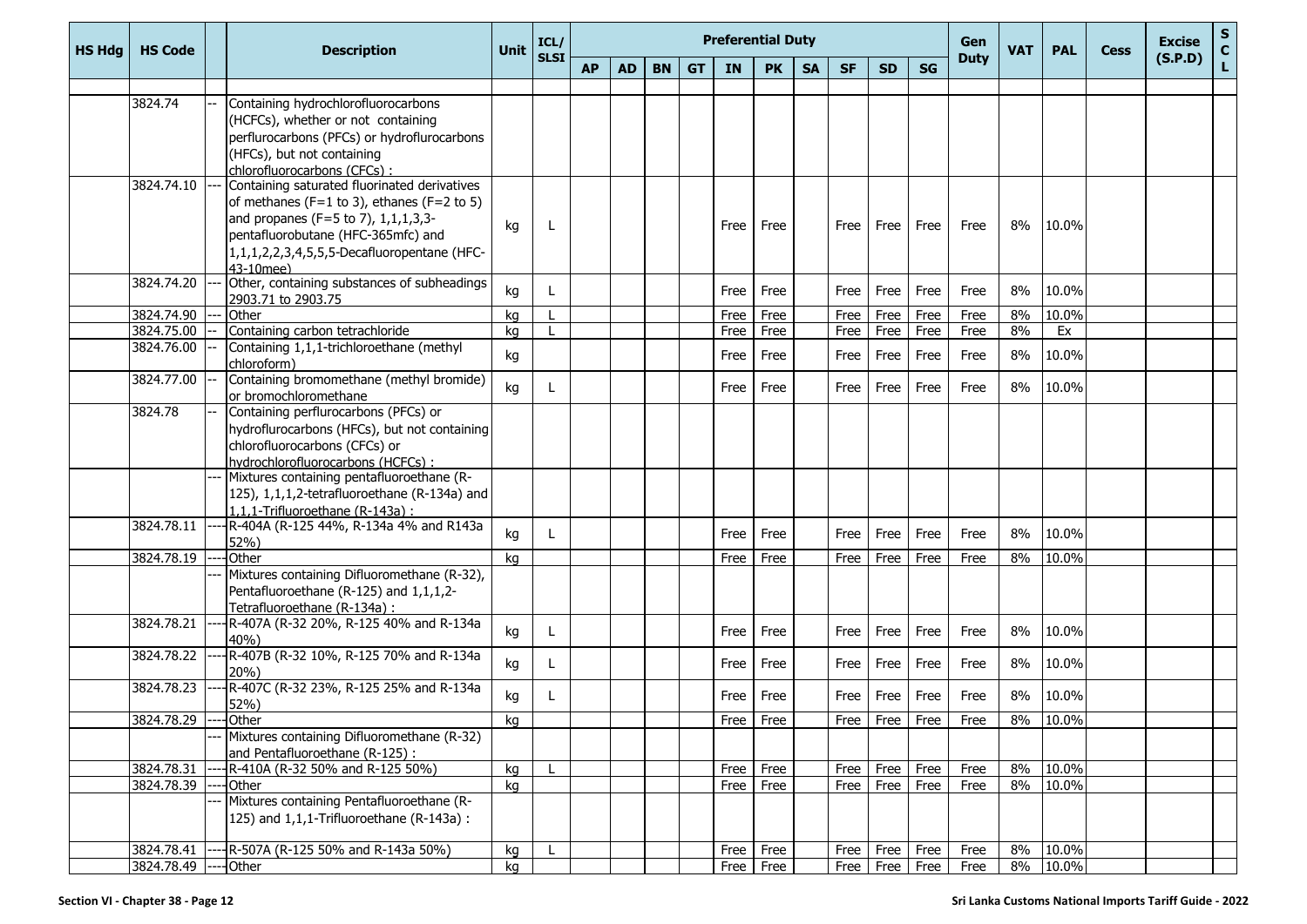| <b>HS Hdg</b> | <b>HS Code</b>           | <b>Description</b>                                                              | Unit     | ICL/        |           |           |           |           |              | <b>Preferential Duty</b> |           |              |              |              | Gen                            | <b>VAT</b> | <b>PAL</b>     | <b>Cess</b> | <b>Excise</b> | $S_{C}$     |
|---------------|--------------------------|---------------------------------------------------------------------------------|----------|-------------|-----------|-----------|-----------|-----------|--------------|--------------------------|-----------|--------------|--------------|--------------|--------------------------------|------------|----------------|-------------|---------------|-------------|
|               |                          |                                                                                 |          | <b>SLSI</b> | <b>AP</b> | <b>AD</b> | <b>BN</b> | <b>GT</b> | IN           | <b>PK</b>                | <b>SA</b> | <b>SF</b>    | <b>SD</b>    | <b>SG</b>    | <b>Duty</b>                    |            |                |             | (S.P.D)       | $\mathbf L$ |
|               |                          |                                                                                 |          |             |           |           |           |           |              |                          |           |              |              |              |                                |            |                |             |               |             |
|               |                          | Mixtures containing Trifluoromethane (R-23)                                     |          |             |           |           |           |           |              |                          |           |              |              |              |                                |            |                |             |               |             |
|               |                          | and Hexafluoroethane (R-116) :                                                  |          |             |           |           |           |           |              |                          |           |              |              |              |                                |            |                |             |               |             |
|               | 3824.78.51               | R-508A (R-23 39% R-116 61%)                                                     | kg       |             |           |           |           |           | Free         | Free                     |           | Free         | Free         | Free         | Free                           | 8%         | 10.0%<br>10.0% |             |               |             |
|               | 3824.78.52<br>3824.78.59 | R-508B (R-23 46% and R-116 54%)                                                 | kg       |             |           |           |           |           | Free         | Free                     |           | Free         | Free         | Free         | Free                           | 8%<br>8%   | 10.0%          |             |               |             |
|               | 3824.78.90               | Other<br>Other                                                                  | kg<br>kg |             |           |           |           |           | Free<br>Free | Free<br>Free             |           | Free<br>Free | Free<br>Free | Free<br>Free | Free<br>Free                   | 8%         | 10.0%          |             |               |             |
|               | 3824.79.00               | Other                                                                           | kg       |             |           |           |           |           | Free         | Free                     |           | Free         | Free         | Free         | Free                           | 8%         | Ex             |             |               |             |
|               |                          | Goods specified in Subheading Note 3 to this                                    |          |             |           |           |           |           |              |                          |           |              |              |              |                                |            |                |             |               |             |
|               |                          | Chapter:                                                                        |          |             |           |           |           |           |              |                          |           |              |              |              |                                |            |                |             |               |             |
|               | 3824.81.00               | Containing oxirane (ethylene oxide)                                             | kg       |             |           |           |           |           | Free         | Free                     |           | Free         | Free         | Free         | Free                           | 8%         | 10.0%          |             |               |             |
|               | 3824.82.00               | Containing polychlorinated biphenyls(PCBs),                                     |          |             |           |           |           |           |              |                          |           |              |              |              |                                |            |                |             |               |             |
|               |                          | polychlorinated terphenyls (PCTs) or                                            | kg       |             |           |           |           |           | Free         | Free                     |           | Free         | Free         | Free         | Free                           | 8%         | 10.0%          |             |               |             |
|               |                          | polybrominated biphenyls (PBBs)                                                 |          |             |           |           |           |           |              |                          |           |              |              |              |                                |            |                |             |               |             |
|               | 3824.83.00               | Containing tris(2,3-dibromopropyl)                                              |          |             |           |           |           |           |              |                          |           |              |              |              |                                |            |                |             |               |             |
|               |                          | phosphate                                                                       | kg       |             |           |           |           |           | Free I       | Free                     |           | Free         | Free         | Free         | Free                           | 8%         | 10.0%          |             |               |             |
|               | 3824.84.00               | Containing aldrin (ISO), camphechlor (ISO)                                      |          |             |           |           |           |           |              |                          |           |              |              |              |                                |            |                |             |               |             |
|               |                          | (toxaphene), chlordane (ISO), chlordecone                                       |          |             |           |           |           |           |              |                          |           |              |              |              |                                |            |                |             |               |             |
|               |                          | (ISO), DDT (ISO) (clofenotane (INN), 1,1,1-                                     |          |             |           |           |           |           |              |                          |           |              |              |              |                                |            |                |             |               |             |
|               |                          | trichloro-2,2-bis( $p$ -chlorophenyl)ethane),                                   | kg       |             |           |           |           |           | Free         | Free                     |           | Free         | Free         | Free         | Free                           | 8%         | 10.0%          |             |               |             |
|               |                          | dieldrin (ISO, INN), endosulfan (ISO), endrin                                   |          |             |           |           |           |           |              |                          |           |              |              |              |                                |            |                |             |               |             |
|               |                          | (ISO), heptachlor (ISO) or mirex (ISO)                                          |          |             |           |           |           |           |              |                          |           |              |              |              |                                |            |                |             |               |             |
|               | 3824.85.00               | Containing 1,2,3,4,5,6-                                                         |          |             |           |           |           |           |              |                          |           |              |              |              |                                |            |                |             |               |             |
|               |                          | hexachlorocyclohexane (HCH (ISO)),                                              | kg       |             |           |           |           |           | Free         | Free                     |           | Free         | Free         | Free         | Free                           | 8%         | 10.0%          |             |               |             |
|               |                          | including lindane (ISO, INN)                                                    |          |             |           |           |           |           |              |                          |           |              |              |              |                                |            |                |             |               |             |
|               | 3824.86.00               | Containing pentachlorobenzene (ISO) or                                          |          |             |           |           |           |           |              | Free                     |           |              |              |              | Free                           | 8%         | 10.0%          |             |               |             |
|               |                          | hexachlorobenzene (ISO)                                                         | kg       |             |           |           |           |           | Free         |                          |           | Free         | Free         | Free         |                                |            |                |             |               |             |
|               | 3824.87.00               | Containing perfluorooctane sulphonic acid,                                      |          |             |           |           |           |           |              |                          |           |              |              |              |                                |            |                |             |               |             |
|               |                          | its salts, perfluorooctane sulphonamides, or                                    | kg       |             |           |           |           |           | Free         | Free                     |           | Free         | Free         | Free         | Free                           | 8%         | 10.0%          |             |               |             |
|               | 3824.88.00               | perfluorooctane sulphonyl fluoride<br>Containg tetra-, penta-, hexa-, hepta- or |          |             |           |           |           |           |              |                          |           |              |              |              |                                |            |                |             |               |             |
|               |                          | octabromodiphenyl ethers                                                        | kg       |             |           |           |           |           | Free         | Free                     |           | Free         | Free         | Free         | Free                           | 8%         | 10.0%          |             |               |             |
|               |                          | Other:                                                                          |          |             |           |           |           |           |              |                          |           |              |              |              |                                |            |                |             |               |             |
|               | 3824.91.00               | Mixtures and preparations consisting mainly                                     |          |             |           |           |           |           |              |                          |           |              |              |              |                                |            |                |             |               |             |
|               |                          | of (5-ethyl-2-methyl-2-oxido-1,3,2-                                             |          |             |           |           |           |           |              |                          |           |              |              |              |                                |            |                |             |               |             |
|               |                          | dioxaphosphinan-5-yl)methyl methyl                                              |          |             |           |           |           |           |              |                          |           |              |              |              |                                |            |                |             |               |             |
|               |                          | methylphosphonate and bis[(5-ethyl-2-                                           |          |             |           |           |           |           |              |                          |           |              |              |              |                                |            |                |             |               |             |
|               |                          | methyl-2-oxido-1,3,2,-dioxaphosphinan-5-                                        | kg       |             |           |           |           |           | Free         | Free                     |           |              |              |              | Free   Free   Free   Free   8% |            | 10.0%          |             |               |             |
|               |                          | yl)methyl] methylphosphonate                                                    |          |             |           |           |           |           |              |                          |           |              |              |              |                                |            |                |             |               |             |
|               |                          |                                                                                 |          |             |           |           |           |           |              |                          |           |              |              |              |                                |            |                |             |               |             |
|               |                          |                                                                                 |          |             |           |           |           |           |              |                          |           |              |              |              |                                |            |                |             |               |             |
|               | 3824.99<br>3824.99.10    | Other:<br>De-activated fungus mycelium from penicillin                          |          |             |           |           |           |           |              |                          |           |              |              |              |                                |            |                |             |               |             |
|               |                          | production to be used as animal food                                            | kg       | L           |           |           |           |           |              | Free Free                |           | Free         |              | Free Free    | Free                           | 8%         | 10.0%          |             |               |             |
|               |                          |                                                                                 |          |             |           |           |           |           |              |                          |           |              |              |              |                                |            |                |             |               |             |
|               |                          | 3824.99.20 --- Road marking paints                                              | kg       | TS          |           |           |           |           |              | Free Free                |           | Free         | Free         |              | 15%                            | 8%         | 10.0%          | 15%         |               |             |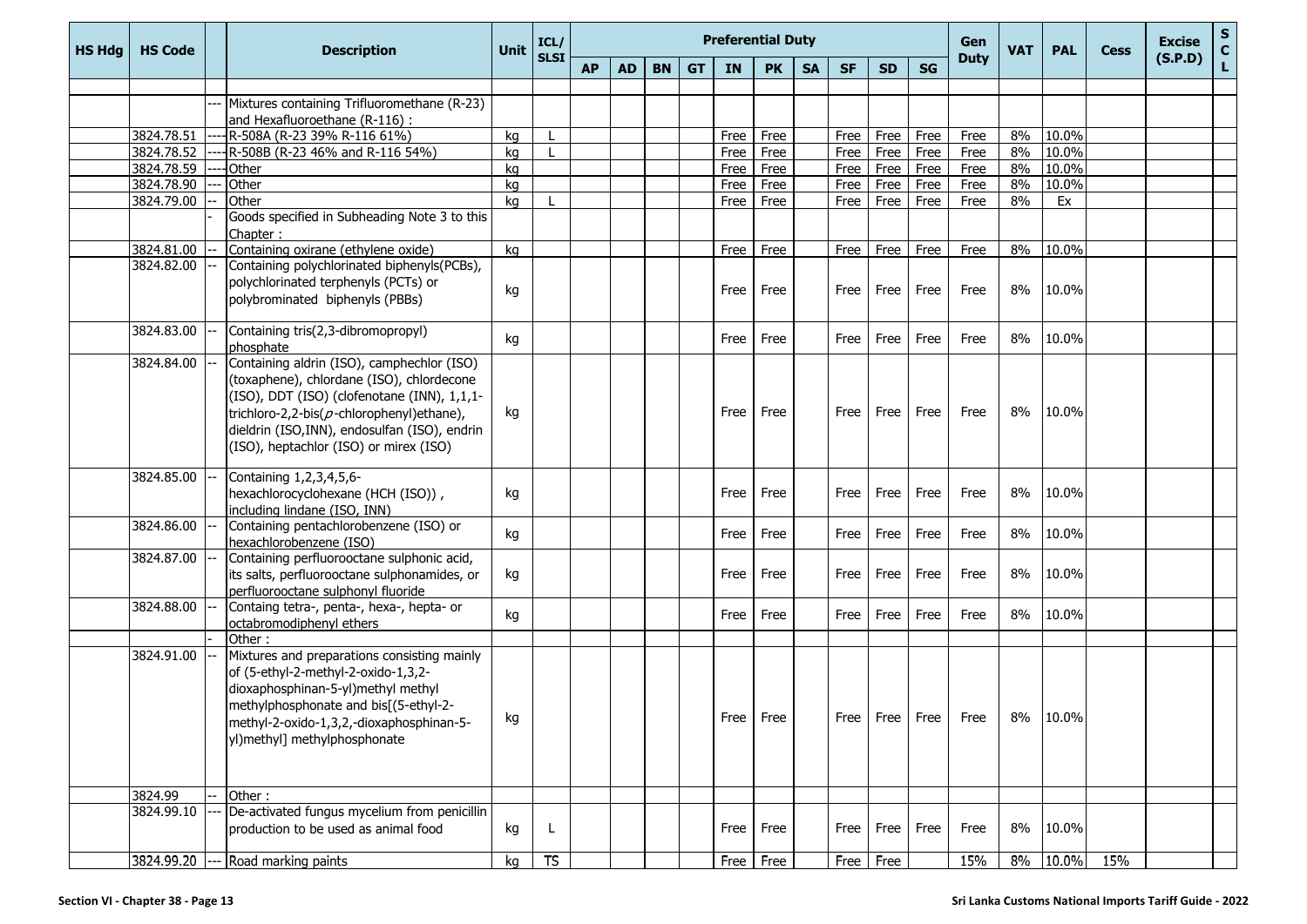| HS Hdg | <b>HS Code</b>       | <b>Description</b> | Unit | ICL<br><b>SLSI</b> |           |           |           |    | <b>Preferential Duty</b> |           |           |           |           |           | Gen<br><b>Duty</b> | <b>VAT</b> | <b>PAL</b> | <b>Cess</b> | <b>Excise</b><br>(S.P.D) |  |
|--------|----------------------|--------------------|------|--------------------|-----------|-----------|-----------|----|--------------------------|-----------|-----------|-----------|-----------|-----------|--------------------|------------|------------|-------------|--------------------------|--|
|        |                      |                    |      |                    | <b>AP</b> | <b>AD</b> | <b>BN</b> | GT | <b>IN</b>                | <b>PK</b> | <b>SA</b> | <b>SF</b> | <b>SD</b> | <b>SG</b> |                    |            |            |             |                          |  |
|        |                      |                    |      |                    |           |           |           |    |                          |           |           |           |           |           |                    |            |            |             |                          |  |
|        | 3824.99.90 --- Other |                    | kq   |                    |           |           |           |    | Free                     | Free      |           | Free      | Free      | Free      | Free               | Con        | 10.0%      |             |                          |  |